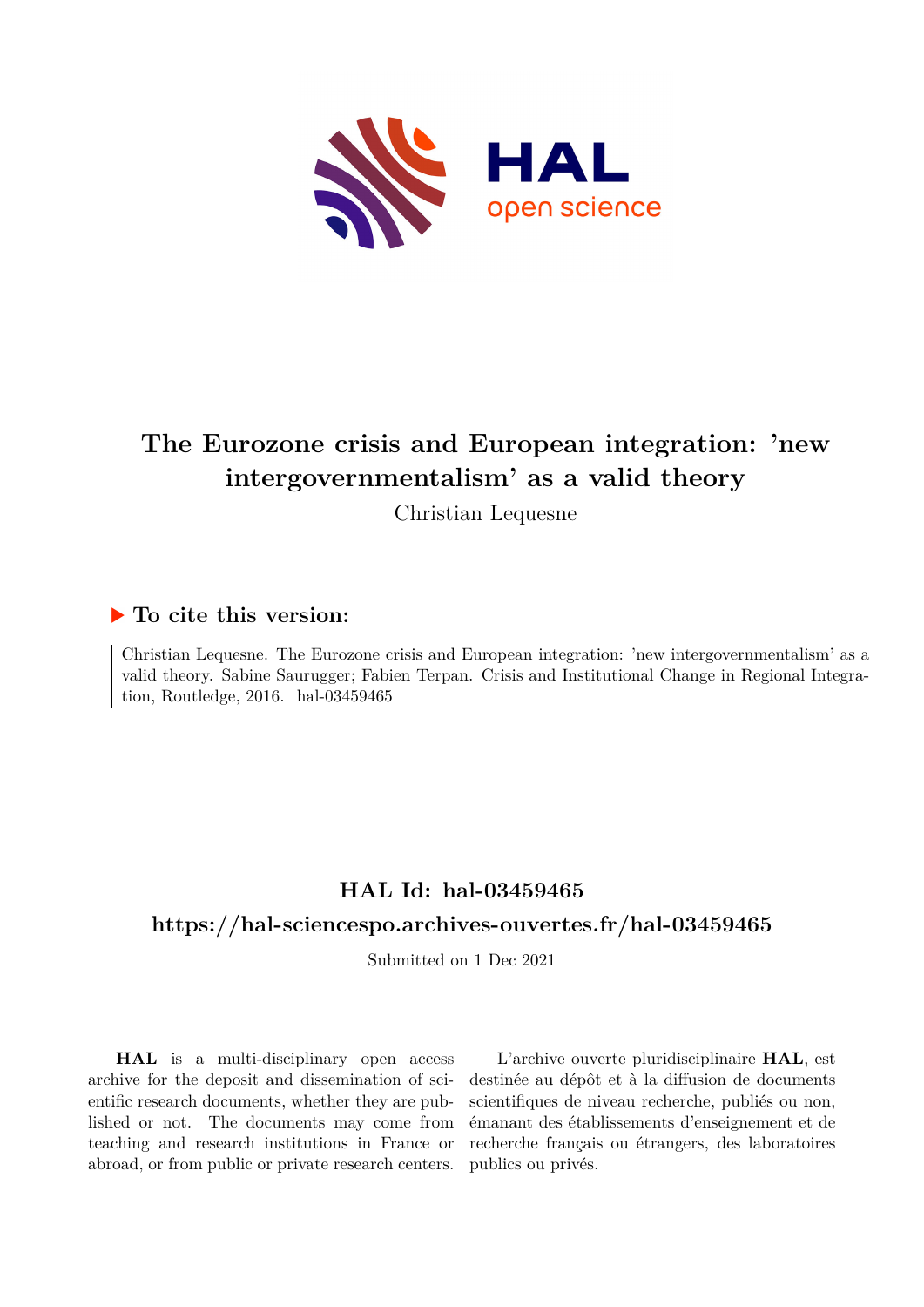$\bigoplus$ Proof

# **3 The Eurozone crisis and European integration**

'New intergovernmentalism' as a valid theory<sup>1</sup>

*Christian Lequesne*

# **Introduction**

As a polity, the European Union (EU) grew up since its creation in 1952 through a permanent interaction between two institutional methods: a *Supranational Method*, also called the Community Method, and an interstates method, also called the *Intergovernmental Method*, close from the one characterising diplomacy in the Westphalian international system.

European integration theories have devoted thousands of pages since the 1950s to assess which of the two methods has been dominant in the development of the EU polity. A lot of contributions have been written opposing mainly the neofunctionalist argument, insisting on the dominance of the Supranational Method, to the statist argument, focusing on the primacy of the Intergovernmental Method (Saurugger 2013; Rosamond 2000). Each of the two 'theoretical families' has never been a monolith and has provided its own nuances, according to the authors and to the phenomena they choose to focus on.

 In the 1990s, EU scholars became less satisfied with the opposition of neofunctionalism to intergovernmentalism, and developed alternative theories. New approaches, like the multi-governance theory (Hooghe and Marks 2001) or neoinstitutionalism (Bulmer 2009), introduced more eclecticism and, by the way, gave often more importance to the empirical dimension of the analysis (Saurugger 2013).

 The economic and financial crisis of the EU, whose maximum intensity was reached between 2008 and 2012, reactivated the debates about the respective virtues of theories to understand the EU and the Eurozone (the 19 member states of EU using the currency Euro) as polities (Puetter 2006). It moves the EU again from the study of the policy-making, where it has been very much confined since the 1990s, to the study of the polity-making, where it was located between the 1950s and the 1980s.

The main objective of this chapter is to show, in accordance with the edited volume's conceptual framework, how the economic and financial crisis has produced institutional change in the EU and how this change had impacted the theoretical debate. It is structured in three sections.

In section 1, I will map the main features of supranationalism and intergovernmentalism as institutional methods (and not theories) to demonstrate that, in

Proot

⊕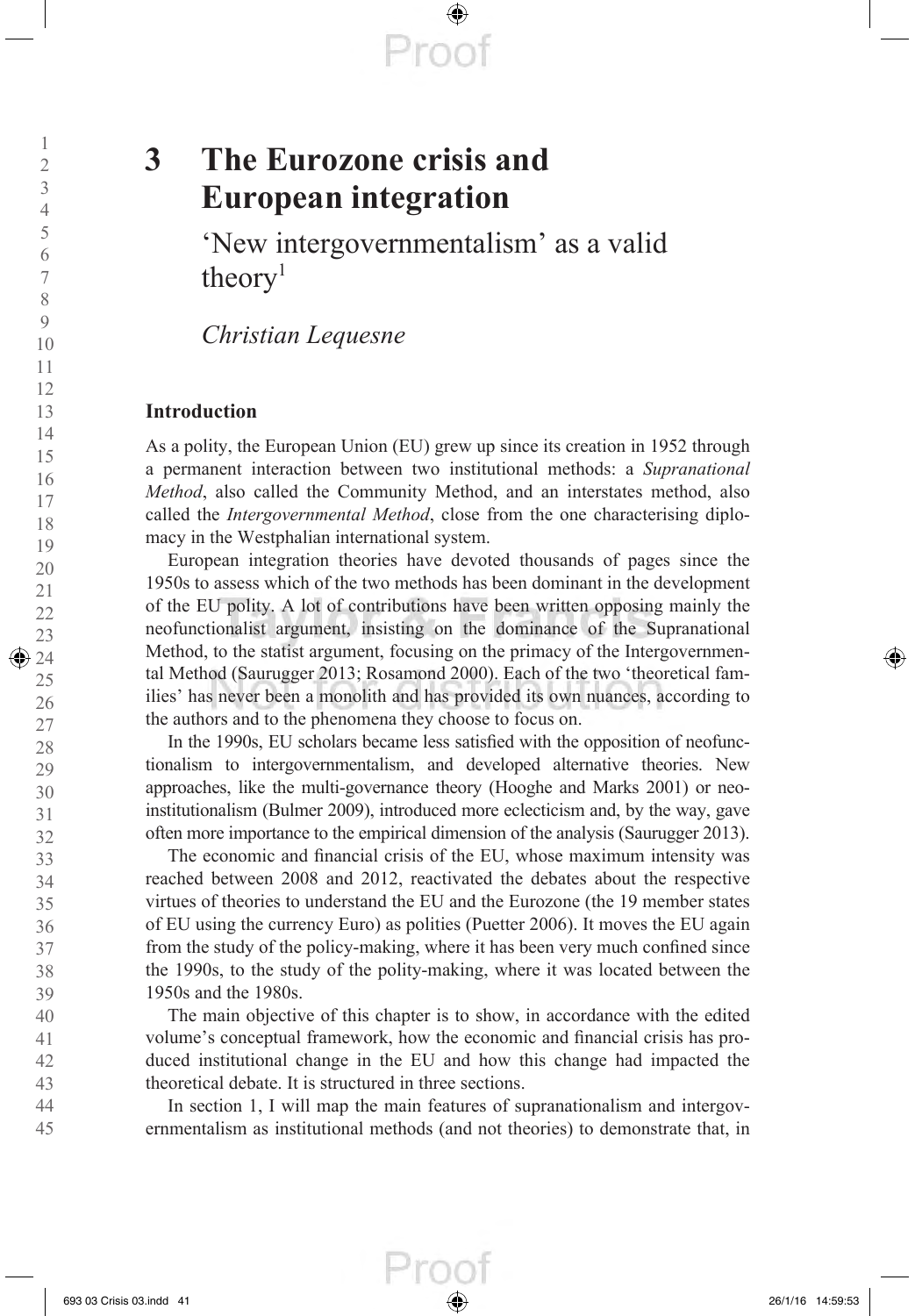the long term, the EU polity can be explained as a recurrent balancing act between the two methods.

 $\bigoplus$ 

Proof

 In section 2, I will show how the economic and financial crisis between 2008 and 2012 has produced change in the power of the EU member states, reinforcing the power of some and decreasing the power of others. The fluctuated power of the member states is one dimension of what Sabine Saurugger and Fabien Terpan name institutional density, conceived as 'a dynamic concept, implying fluidity and movement'.

 In section 3, I will show how the economic and financial crisis forces the EU scholars to reassess their theoretical approaches. The emergence of *de novo* institutions created by the member states to respond and manage the crisis makes the argument of a new intergovernmentalist theory valid. In this case, the substantive intergovernmentalism is not used to describe an institutional method, but is a theoretical account to explain the EU institutional change.

# **Supranational and intergovernmental methods: a balancing act in the long term**

Analyses of the EU as institutional methods (not theories) take rarely into consideration the long period that consists in more than 60 years of historical experience. By method, I mean a process using a particular manner of building institutions. Even the so-called historical institutionalists do not consider much long-term history, when historians of European integration remain often too descriptive and show little interest for conceptualisation. The French political scientist Jean-Louis Quermonne (a lawyer by education) is one of the few institutionalists who have taken into account the long period (what he names *le temps long* in French) to understand the EU institutional methods (Quermonne 2008; see also Goetz and Meyer-Sahling 2009). My argument in this section is, when we precisely consider the long period, the development of the EU (or of the European Community before 1993) does not fit exclusively with the supranational method OR the intergovernmental method, but is a balancing act between both.

#### *The Supranational Method*

The Supranational Method, also known in the EU practitioners' jargon as the *Community Method* (Dehousse 2011), bears on six institutional characteristics and practices.

 The EU polity has specific supranational institutions able to assume a certain autonomy vis-à-vis the member states that have created them in signing interstate treaties. The 'supranational' institutions can be run by politicians (like the Commission and the European Parliament), and by experts (like the Court of Justice and the European Central Bank). One important tenet of the Supranational Method is the right of initiative devoted to the Commission in the EU policy cycle. Except on CFSP issues, the Commission has the monopoly of

Proot

⊕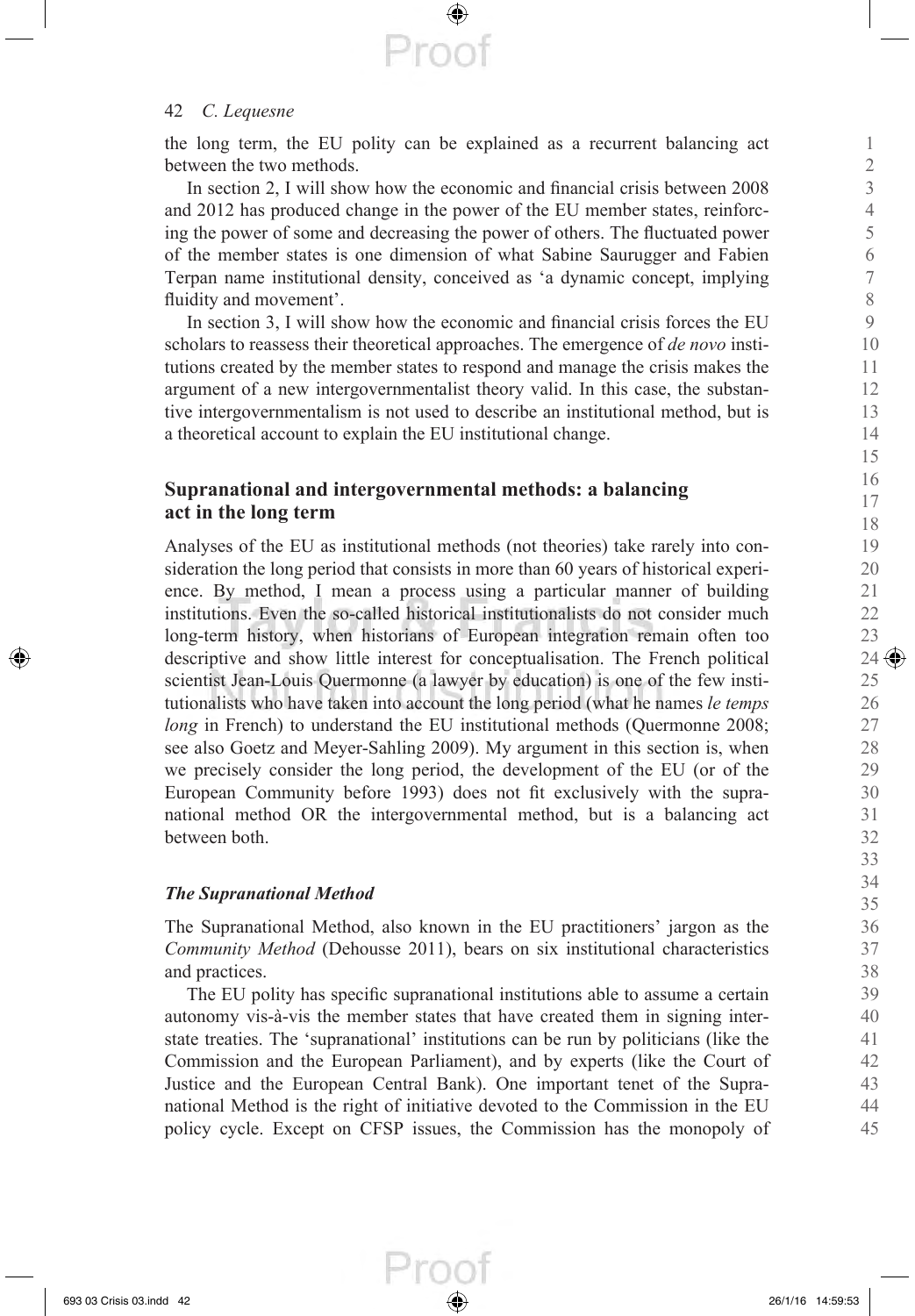drafting all policy proposals that will be further discussed and adopted by the member states and the European Parliament (Kassim 2013).

 $\bigoplus$ 

Proof

In the Supranational Method, the EU polity requires its own parliament separated from the parliaments of the constituent member states. The Supranational Method favours the development of a European Parliament – directly elected by the citizens of the member states – that exercises its proper legislative competences. Between 2009 and 2014, 89 per cent of the EU public policies have been adopted through a so-called co-decision procedure between the European Parliament and the member states (Pittela *et al.* 2014). Co-decision has become the norm of the ordinary legislative procedure in the EU (Ringe 2010).

The Supranational Method does not deny the role of states' representatives (ministers and officials) inside EU institutions: the European Council (heads of state and government), the Council of ministers (ministers) and the Committee of the Permanent Representatives (ambassadors to the EU). However, the Supranational Method tries to bypass the principle of national sovereignty within these institutions in organising decisions through majority and not unanimity rule. With the Supranational Method, the language of negotiations between the member states is the language of the majority. Even if the search for consensus has not disappeared in the practice of the Council of ministers, the majority rule constitutes the main incentive to reach consensus (Naurin and Wallace 2008).

The Supranational Method assumes that the  $EU -$  as one level of a multilevel polity – detains its own budget. If the EU budget represents only 1 per cent of the member states' GDP (142 billion euros in 2014), it is not exclusively funded by the member states' contributions but by a series of own resources: customs duties on imports, a levy on the Value Added Tax. As in a federal state, the treaties (equivalent to a constitution) also attribute exclusive policy competences to the central level. These exclusive competences devoted to the EU concern the customs union, the establishing of competition rules, the monetary policy, the conservation of marine biological resources, the common commercial policy and the conclusion of certain international agreements. In these policy areas, the member states have renounced to exercise their own policy competences to the sole benefit of the EU institutions.

With the Supranational Method, the member states agree that the polity produces a specific law – the EU law – accepted as superior to the national laws by the member states and whose compliance is compulsory. A European Court of Justice composed of European judges, like a constitutional or a supreme court in a federal state, is in charge of arbitrating conflicts of competences between the EU law and the national laws (Meeusen 2013). It is also the European Court of Justice that can impose to the member states the implementation of the EU law. Since the Treaty of Maastricht (1993), the European Court of Justice can impose fines to the incumbent states that do not comply with the EU law. The main result of this judicialisation is an EU law much closer in its effects from domestic laws than from international public law (Foster 2014).

Finally, the Supranational Method anticipates the possibility for the polity to add or revise policies from the existing ones. Several procedures exist. One

Proof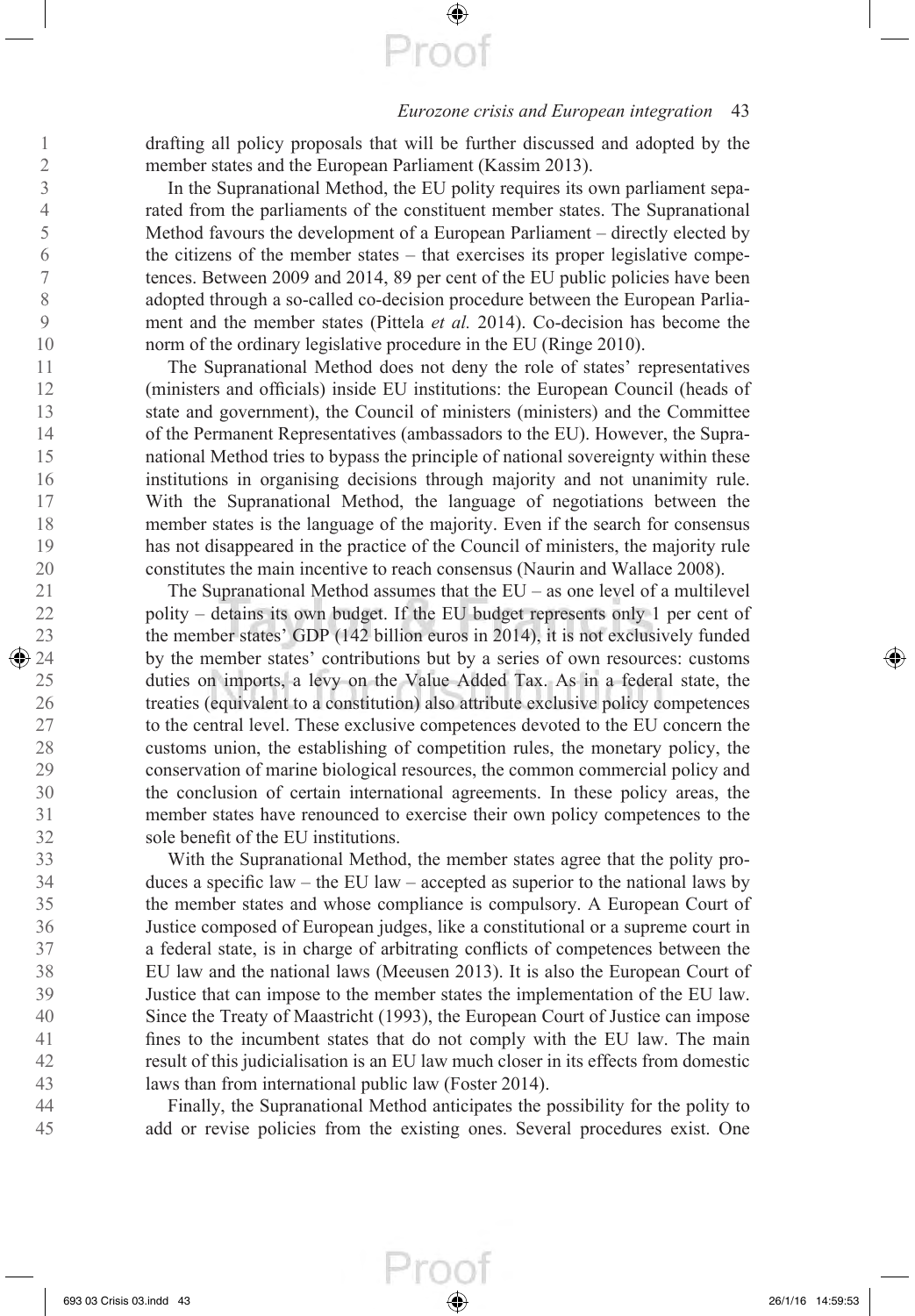

applies just to the internal policies of the EU and consists in revising the competences without convening a specific conference of the member states. On the basis of proposals made by the Commission, the European Parliament and the European Council can agree upon policy changes. A unanimous ratification of the member states is in certain cases required and the treaties call it a 'simplified revision'. The other procedure consists in reforming the treaties after convening a Convention and an Intergovernmental Conference of member states. It is a heavier and longer procedure requiring at the end the ratification of the policy changes by all the member states, according to their respective constitutional practices.

## *The Intergovernmental Method*

Differently from the Supranational Method, the Intergovernmental Method does not rest upon the principle of autonomy of the EU vis-à-vis the constituent member states (Hoffmann 1966). Close from what exists in most of international governmental organisations, the Intergovernmental Method is characterised by five components.

 The EU polity is reflecting what the member states are bargaining, because the EU institutions are agents at the service of member states considered as principals (Pollack 2002). The member states have a right of policy initiative at the EU level. In the field of CFSP for instance, the member states and not the EU Commission have the right of initiative.

In the Intergovernmental Method, the legislative power is concentrated in the hands of the institutions composed of member states – the European Council and the EU Council of ministers (Hayes Renshaw and Wallace 2006). Inside those institutions, the power is dominated by the 'big' member states. The policymaking also escapes for a large part any parliamentary power at the EU level.

In the Intergovernmental Method, the decisions agreed by the member states respect the principle of national sovereignty in using unanimity rather than majority voting. Each member state keeps a veto power, as it is the case in policy domains like CFSP, citizenship, enlargement policy, tax policy. It does not mean that there is no deliberative dynamic. As for the supranational institutions, negotiating and bargaining are normal modes of political exchange inside the intergovernmental institutions (Naurin and Wallace, 2008).

In the Intergovernmental Method, there is no compulsory EU law having a direct effect on the national laws. The European Court of Justice has no power to exercise a judiciary control, as it is the case for CFSP and CSDP (Garbagnati-Kebel 2006).

Finally, the Intergovernmental Method does not necessarily require a reform of the EU treaties to add new policy competences to the existing ones. There is a possibility to develop new policies on an ad hoc basis through interstate treaties, as the Prüm Convention on the stepping up of cross-border cooperation, signed in May 2005 between Austria, Belgium, France, Germany, Luxemburg, the Netherlands and Spain and the Treaty on Stability, Governance and Coordination

'roof

⊕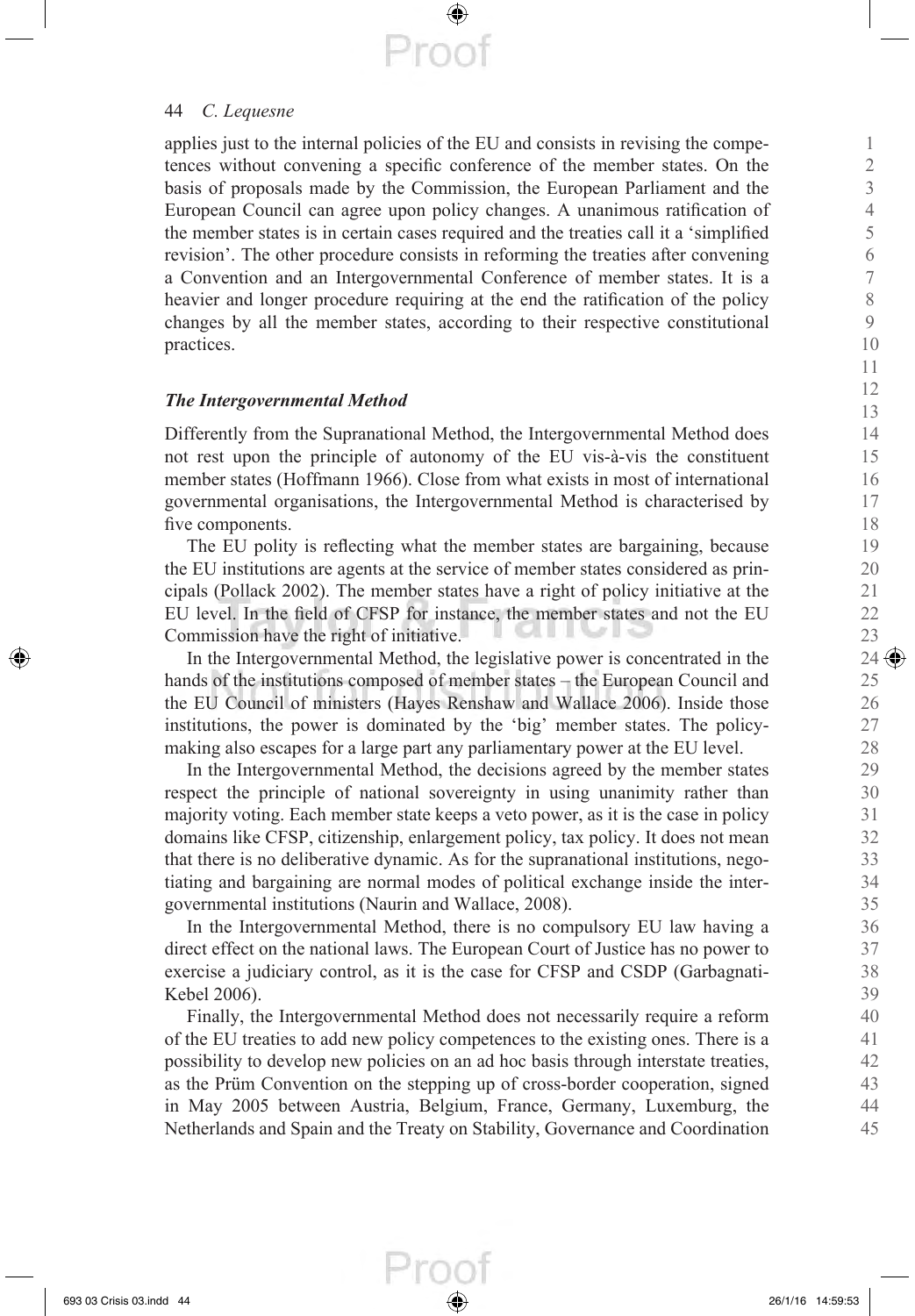signed in March 2012 by all member states except the Czech Republic and the United Kingdom.<sup>2</sup> In these cases, the policy changes affecting the polity are mainly referring to international public law.

 $\bigoplus$ 

Proof

#### *The balancing act*

In the long period, the development of the EU polity is a recurrent balancing act between the Supranational Method and the Intergovernmental Method. What scholars name *European integration* is the outcome of permanent interactions between both methods. The resulting polity is a hybrid with no equivalent among domestic and international institutions. It explains why scholars often use periphrases to qualify this polity, as William Wallace when he wrote that the EU was 'more than an international regime and less than a federation' (Wallace 1983). Being a hybrid polity does not mean that this polity cannot be compared to other existing models. There is a huge difference between underlying this hybridisation and stressing the so-called *sui generis* nature of the EU. The latter does not make sense, as all polities can be regarded as *sui generis*.

To demonstrate empirically that the EU polity is a balancing act between the Supranational Method and the Intergovernmental Method, it is useful to look at the policy level. The making of policies in (and not by) the EU since 1952 can all be located in a continuum going from the Supranational Method to the Intergovernmental Method, with regular crossings and overlaps. There is a pole of pure intergovernmentalism represented by the CFSP and the CSDP at one tip of the continuum and a pole of pure supranationalism represented by the exclusive competences of the EU at the other tip.<sup>3</sup>

All the other policy issues are located in between, at a distance that is more or less far from the two poles. It is confirmed by the vast number of 'share competences' that the Treaty on the Functioning of the European Union mentions in its article 4. A 'share competence' is the legal name to describe policy overlaps between the Supranational Method and the Intergovernmental Method.

Four observations can be raised about the effects of the two institutional methods on the EU polity, when we consider long-term period.

First, the EU member states have been more prepared to delegate to the supranational institutions (the centre) the management of their economic interdependence than the management of their security. Interestingly, a comparison with most of the federal states existing in the world shows an opposite trend: the security and defence issues are often central competences when economics is more under the competences of the federated states (Burgess 2006). The difficulty to delegate the security issues is more difficult for military issues, a significant example of failure being the project of the European Defence Community in 1954. It is not at all the same trend for police and immigration issues. Since the Treaty of Amsterdam (1997), the member states have accepted to move immigration, police and control of borders issues, which were ruled by the Intergovernmental Method (the Third Pillar of the Maastricht Treaty) to the supranational pole (Bremberg 2015).

Proot

⊕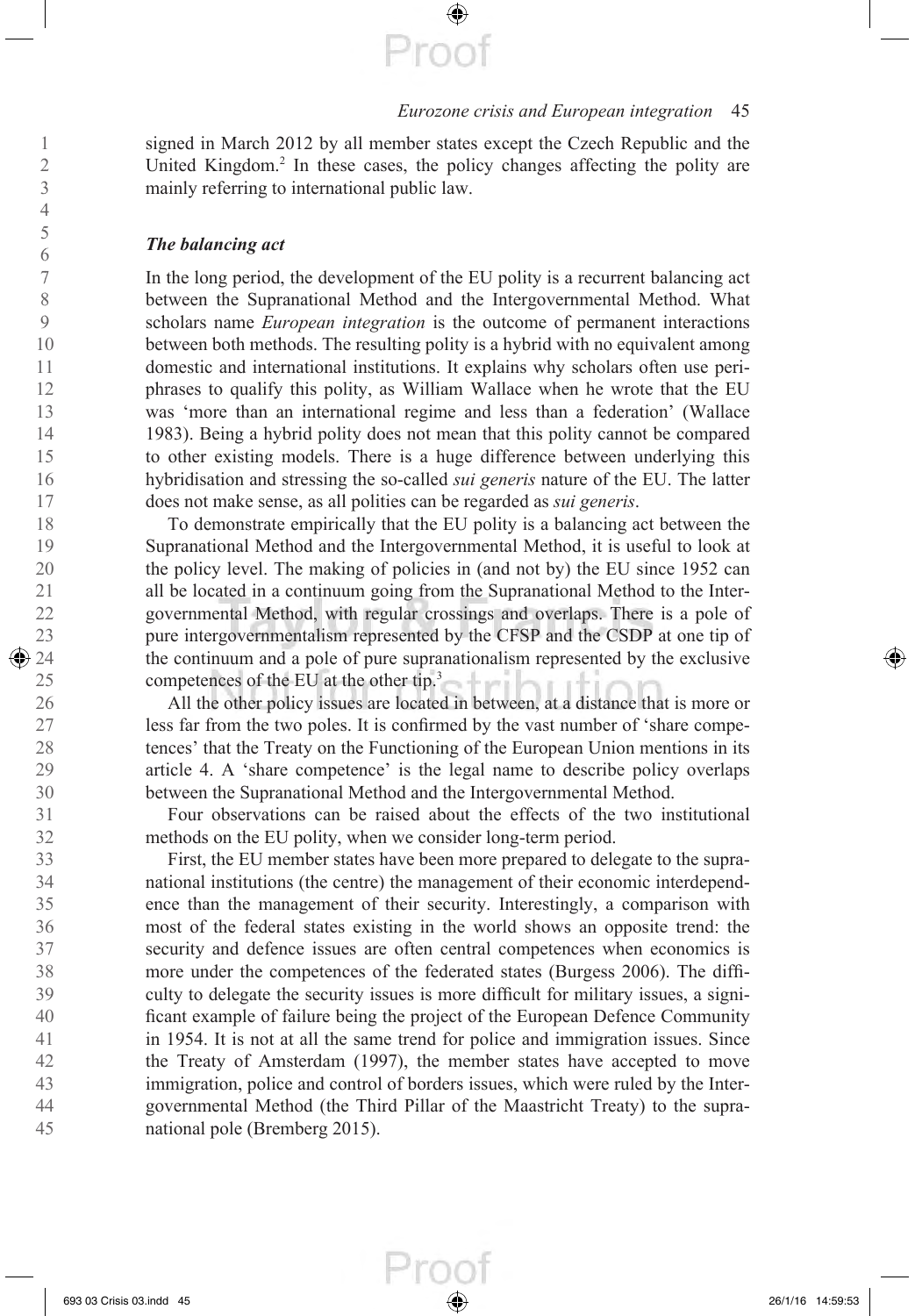Second, if the Supranational Method applies more to the management of economic issues than security issues, we can observe counter-examples going in the direction of the Intergovernmental Method, as tax harmonisation for example, ruled by unanimity in the Council of ministers. None of the institutional reforms that took place since the Single European Act, in 1986, was able to modify this situation.

 $\bigoplus$ 

Proof

 Third, the examples of re-nationalisation of EU policies have been rare despite political debates in favour of such an evolution in some member states, like the United Kingdom or the Netherlands. Since the Single European Act (1986), we can find obvious examples of policies that moved from the Intergovernmental Method to the Supranational Method, as the policy on justice and home affairs or some aspects of economic policy (Schimmelfennig 2015a: 3). There are less obvious examples of the opposite movement, except some issues of the Common Agricultural Policy, which moved from exclusive competences to shared competences under the Treaty of Lisbon (Skogstad and Verdun 2010).

 Finally, there is a strong influence of the 28 domestic politics of the member states on the pendulum between the Supranational Method and the Intergovernmental Method. For this reason, it is senseless to study EU integration without investing in parallel the domestic politics and the polities of the member states (Bulmer and Lequesne 2013).

If the EU polity can be considered empirically as a balancing act between the two methods, why do theories lose then so much time to demonstrate theoretically the superiority of neofunctionalism on intergovernmentalism or vice-versa? The answer to this question is because theories often focus on periods and policy domains where one method has been more pregnant that the other to explain the development of the EU polity. This is precisely why theories, to move forward, have to avoid catching entirely the Supranational Method or the Intergovernmental Method to explain the development of the EU polity, but have to find new tools to explain the interactions between both, as I will demonstrate in section 3.

# **The impact of economic crisis on member states' power**

In their introduction to this book, Saurugger and Terpan formulate the hypothesis that 'the higher the relative power of actors, the higher the probability that these actors influence institutional change' in regional integration. I will consider this hypothesis in insisting on the causal impact of 'domestic politics' (Bulmer 2015). In the case of the economic and financial crisis of 2008, institutional change is not so much the result of how regional institutions *constraint* member states, but of how member states were able to influence the crisis domestically. To measure the impact of the crisis on what Saurugger and Terpan name 'institutional density', we must absolutely consider the capacity of each member states to cope efficiently or not with the crisis and to influence or not policy decisions. I am deliberately choosing the case of four member states usually classified in the category of the 'big' – Germany, France, Poland and Spain – to demonstrate this causality.

Proot

⊕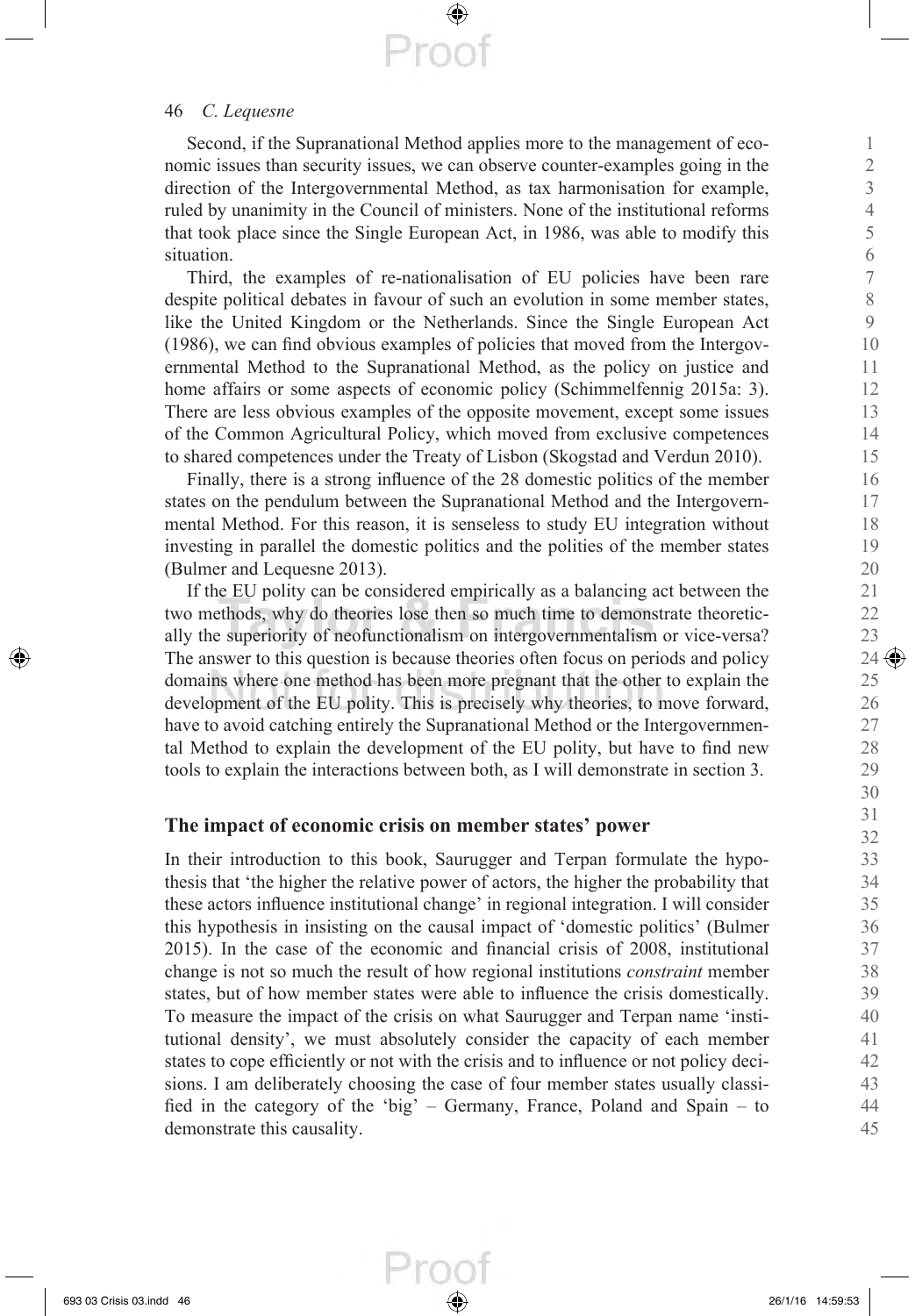$\bigoplus$ Proof

# *Germany: the empowerment of the 'virtuous' economy*

Since the 1990 reunification, Germany is the most populated member state of the EU (82 million inhabitants) and the fourth economy in the world. The costs of the 1990 reunification had negative effects on the macro-economic situation of Germany, which was considered at the end of the 1990s as the 'thick economy of Europe'. After ten years of salary restriction and welfare austerity, the country recovered his position in 2010, just after the start of the economic crisis. Simon Bulmer has showed how 'Germany has played a prominent role in advocating solutions to the Eurozone crisis' (Bulmer 2014: 1253). Chancellor Merkel's first diagnostic in 2009 was that Greece had an internal problem and had to follow the EU rules in order to resolve it (Jones 2014). Only in spring 2010 was the recognition by Berlin that the crisis needs a European emergency arrangement, because of the risk of contamination.

As the scale of the Eurozone crisis became apparent, with rescues afforded to, successively Ireland (autumn 2010), Portugal (spring 2011), Greece again (summer 2011), with the risks of spill-over to Spain and Italy, plus the bailout of Cyprus in 2013, German policy was forced to evolve.

(Bulmer 2014: 1253)

It is during this long second phase that the CDU/CSU – FDP government argues for fiscal discipline and strict conditionality to be imposed on the recipients of the rescue funds. This policy, as we will see in section 3, produces results in inspiring the creation of new institutions at the EU level. France in particular found compromises with Germany but without being able to rebalance the general philosophy of fiscal discipline and conditionality towards less austerity. It was explicit when the right-wing Nicolas Sarkozy was president, but also when the left-wing François Hollande took office after the May 2012 presidential election (Lequesne 2014). If the new socialist President articulated a discourse on the necessity not to forget growth, his government – confronted to a strong public deficit (4.1 per cent in 2010) – was not able to oppose in EU negotiations the fiscal orthodoxy established in Berlin and shared by a certain number of Northern countries like the Netherlands, Denmark and Poland. There is then evidence that Germany – which recovered itself from the slow down of its economy – has played, through its policy actions, both a dominant and a leadership role in the Eurozone crisis. The economic crisis makes Germany the de facto hegemon of Europe not through an explicit political project to dominate Europe, but because of its economic position and the impossibility for the other member states to impose credible and convincing alternatives (Paterson 2011; Lequesne 2015). Considering the necessity raised by Saurugger and Terpan not to limit the analysis of institutional density to governmental decisions, the German position at the EU level was reinforced by the broader concern of German institutions and German public about EU representation and legitimacy.

Proof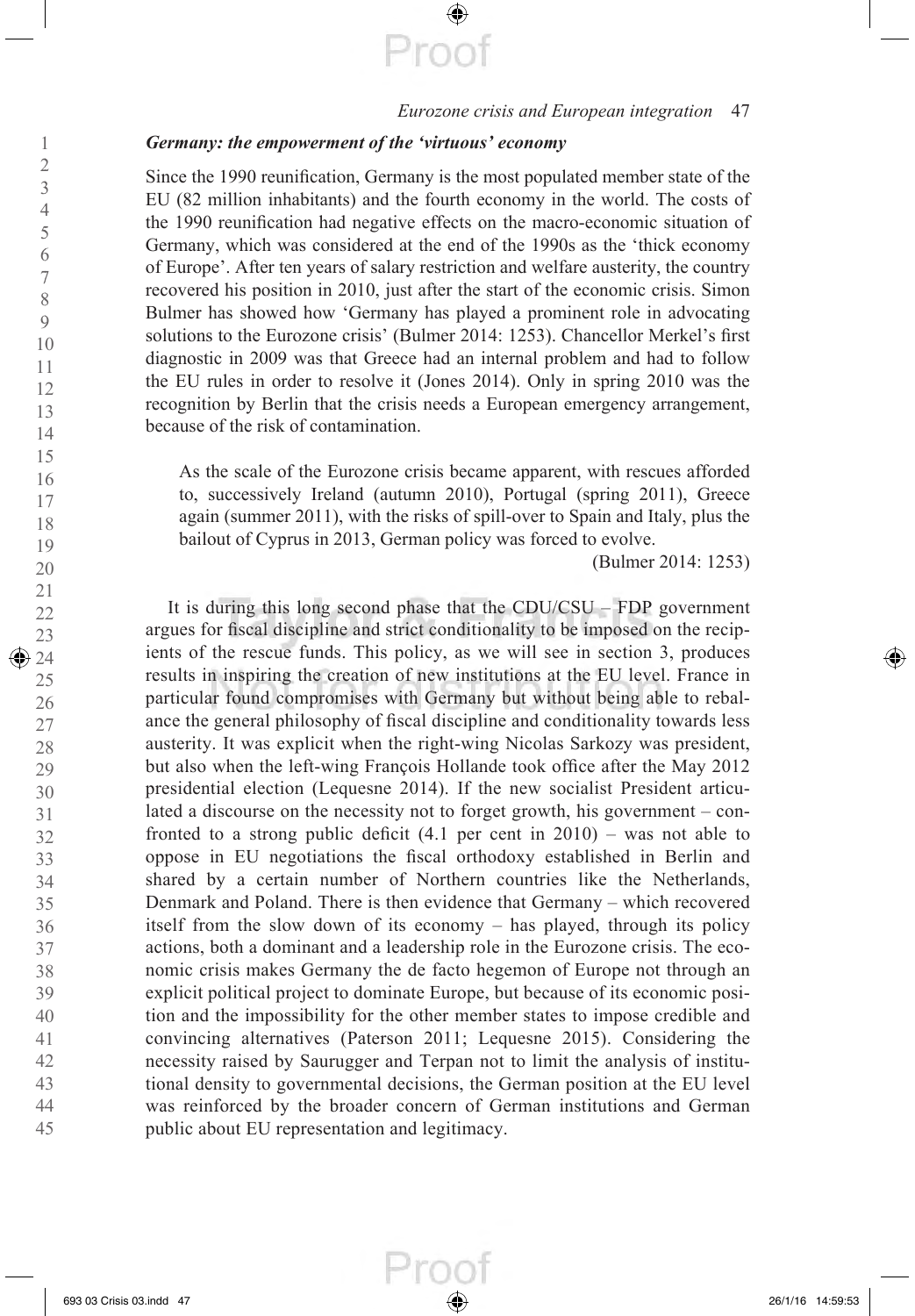At the German domestic level, debates about the Greek crisis involved three German institutions which have based their legitimacy on the 1949 Basic Law: first, the German parliament (Bundestag) and the Federal Court of Justice (Bundesverfassungsgericht) which have often convergent strategies; and second, the German Bundesbank.

 $\bigoplus$ 

Proof

In 2009, the Federal Court of Justice of Karlsruhe ruled on the constitutionality of the Lisbon Treaty, 'holding again the Treaty was in conformity with the Basic Law' (Bulmer and Paterson 2013: 1399). In the absence of a European *demos*, the German Federal Court required new legislation to be passed to grant the Bundestag appropriate powers before the ratification of the Treaty of Lisbon (Auel and Höing 2014). Similar parliamentary conditionality has arisen from judgements directly inspired by the measures decided at the EU level to cope with the Eurozone crisis: one on the European Financial Stability Facility (in 2011) and the other on the European Stability Mechanism and the Fiscal Compact (September 2012). The European Stability Mechanism, for instance, 'was declared compatible with the German Basic Law, but any increase in its resourcing would have to receive the explicit approval of the Bundestag' (Bulmer and Paterson 2013: 1399). The German Bundesbank also plays a role in the German political debate, as the largest shareholder of the European Central Bank and a highly respected institution in the public opinion. The new president appointed in February 2011, Jens Weidmann (Chancellor Merkel's former economic adviser), criticised several times during the crisis the lack of economic convergence in the Eurozone and the necessity to think about the exit of default members, looking particularly at Greece. In July 2012, he opposed publicly the ECB Board of Directors' decision to buy Spanish and Italian bonds to keep interest rates in these countries capped at manageable levels (Linn 2012).

These institutional positions emphasised some reactions among the German public against letting the German taxpayer financing the deficits of the so-called 'badly managed' Southern EU member states. It gave birth in February 2013 to a new political party, *Alternative für Deutschland* (AfD), hunting votes among the electorates of the Chancellor's party CDU and the Liberal party FDP who considered that the Eurozone has become a real burden for the German taxpayer. AfD got 7 per cent of the votes in the European elections of June 2014 and entered four regional parliaments in 2014 and 2015 (Brandenburg, Thüringen, Saxe and Hamburg). It has become a competitor for the German governments, both during the CDU/CSU/FDP coalition (2009–2013) and the CDU/CSU/SPD 'Great Coalition' after 2013.

Both the good state of the German economy and the changing debate about Europe in the German public opinion are variables to understand why the German government was keeping firm on its model of fiscal orthodoxy in EU negotiations. More than ever, Germany appeared to itself but also to the partners the powerful member state able to give the tone to institutional density in the EU (Kundnani 2014; Schimmelfennig 2015b, Lequesne 2015).

Proot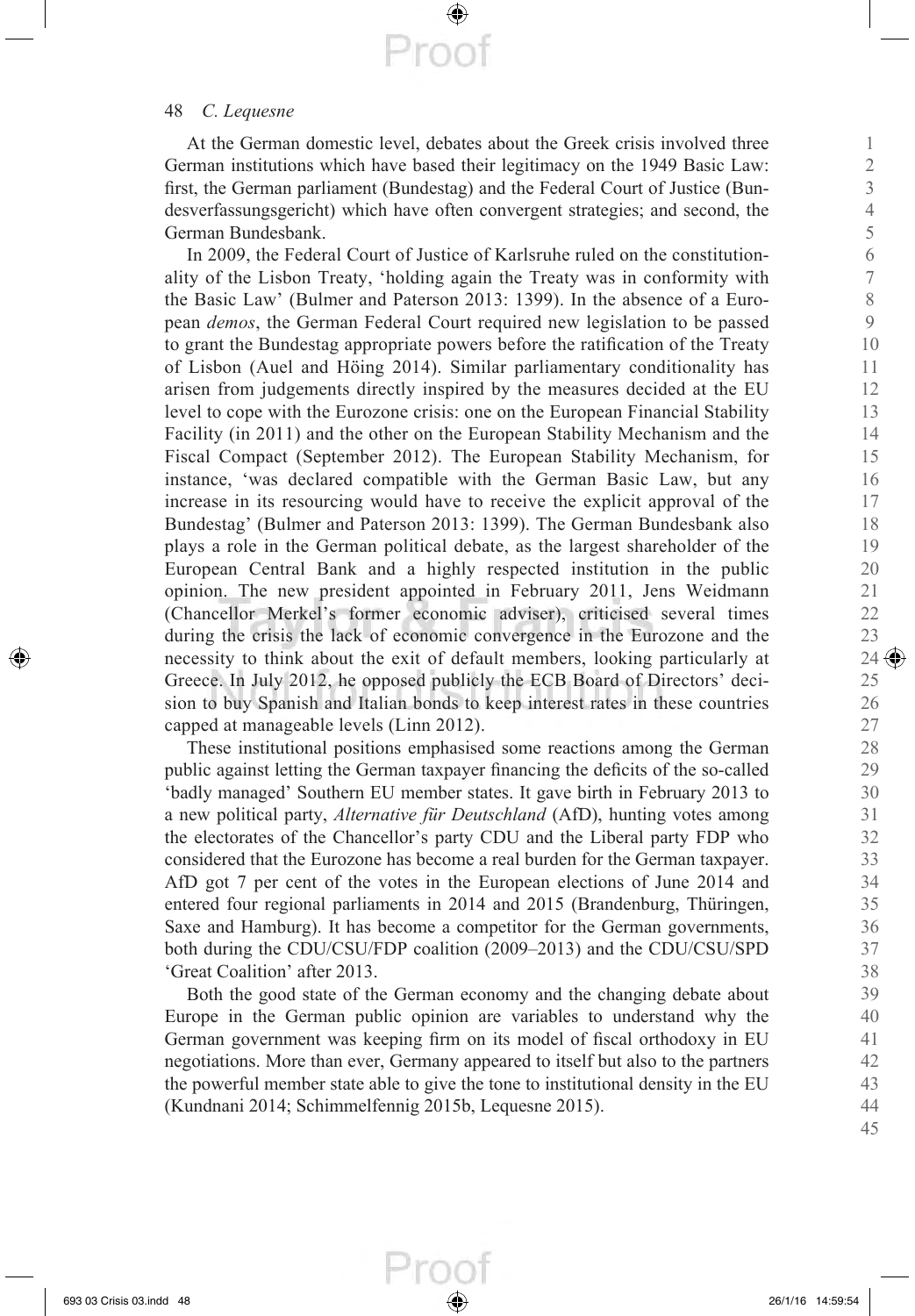$\bigoplus$ Proof

#### *France: not wealthy enough to impose an alternative scenario*

France is a country that a long tradition of co-leading the EU with Germany (Krotz and Schild 2013), and, in some policy issues like defence, with the UK. France, a long time defender of Keynesianism in Europe, was not totally resistant to the neoliberal norms that penetrated Europe after the mid 1980s (Jobert 1994, Hall 2012). Parts of the bureaucratic and political elites (both right and left) became convinced that fiscal discipline is a valid argument and that France did not do enough to control its public budget under deficit since 1974. It does not mean that the French elites were suddenly sharing a neoliberal line and that the pro-austerity argument was successful to impose a decrease of the French public deficit, because of strong veto players in the French society (Algan *et al.* 2009).

 In the first phase of the economic crisis (2009–2011), President Nicolas Sarkozy assumed the necessity to work in the same direction than the German Chancellor Merkel upon the creation of fiscal rules to make the Eurozone more sustainable. It immediately created in France an opposition to the 'Merkozy' tandem, President Sarkozy being accused of following what Merkel wanted and renouncing to play the established role of an independent leader in the Gaullist tradition (Lequesne 2013). In the perspective of the presidential election of 2012, the Socialist candidate François Hollande understood the political importance for his campaign to distinguish his economic views from the German economic orthodoxy. His discursive claim to give more importance to growth in the EU was mostly an instrument to differentiate himself from 'Merkozy' and to give the impression that France was not just following Berlin. After Hollande succeeded in the May 2012 election, he asked the European Council to adopt in June 2012 a 'European Pact on Growth' but, for the rest, did not renegotiate the Fiscal Compact signed by Sarkozy. The French Parliament ratified the Fiscal Compact with a large majority in October 2012 (Lequesne 2014). There are at least two explanations to that decision. A first explanation is ideological: Hollande chose prime ministers (Jean-Marc Ayrault, and then Manuel Valls) and ministers of finance (Pierre Moscovici, and then Michel Sapin) who belong to the centre-left of the Socialist Party and accept the idea of cuts in the public spending. The second explanation has to do with the relationship between the state of the French domestic economy and the ability of the French government to influence institutional change in the EU. Due to structural difficulties aggravated by the crisis (a decrease of firms' competitiveness and 10 per cent unemployment rate), Hollande's France was not in a position to impose to the EU a credible alternative economic model to the German one. This economic vulnerability has been correlated to a political one: the raise of the far right party Front National that proposed the withdrawal of France from the Eurozone and a return to the French Franc. The National Front got the largest number of seats in the European elections of June 2014, sending 23 deputies to the European Parliament. Due to these weaknesses directly linked to the governance of the economic crisis at the domestic level, France's traditional role of co-leading power in the

Proof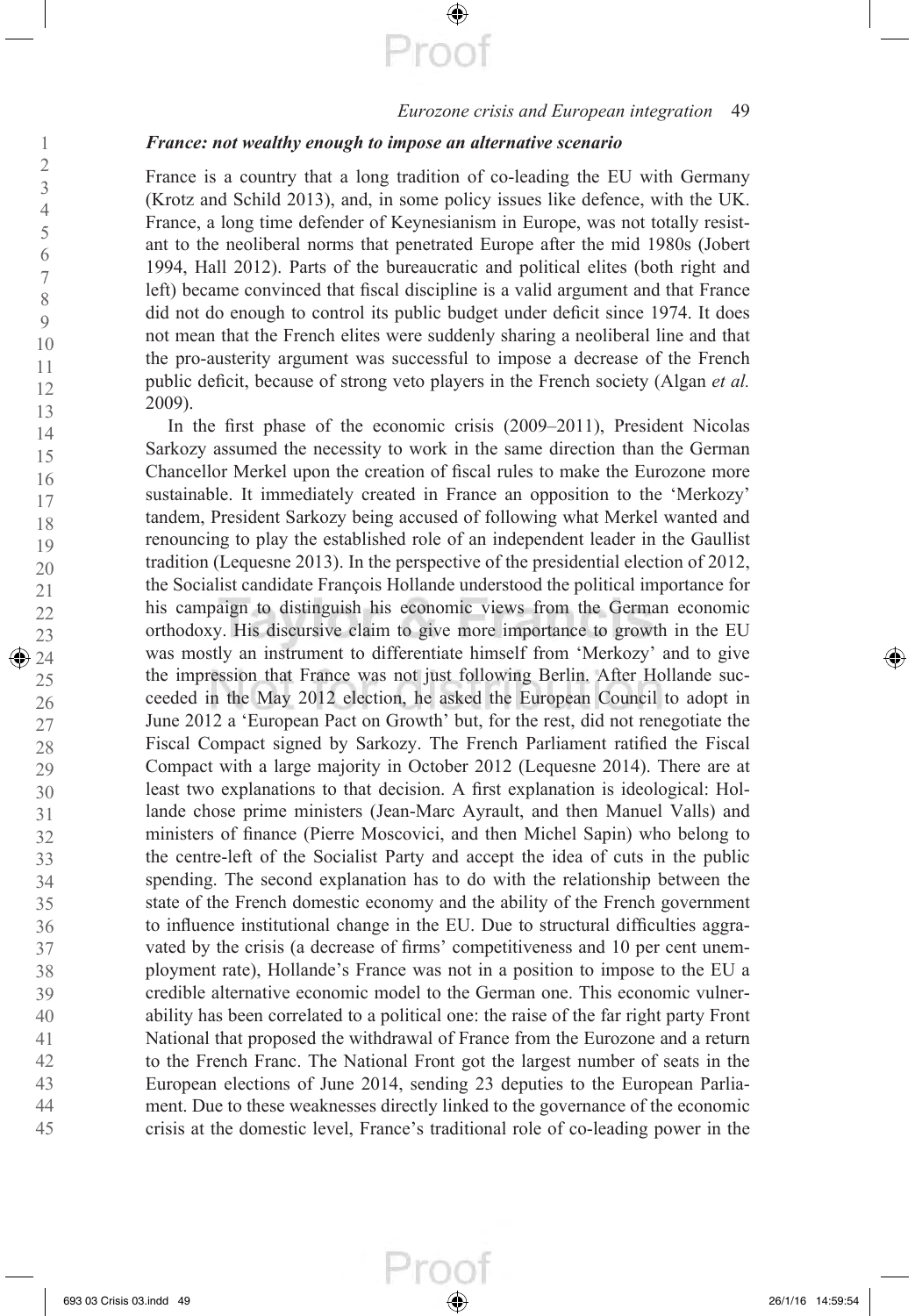

EU decreased when Germany imposed itself as the leading power that influence the direction of institutional change in Europe (Fabbrini 2013). This equation resulting from the economic crisis also explains why France decided – under Sarkozy as under Hollande – to adopt a higher profile compared to the rest of the EU (UK included) regarding the foreign and military interventions abroad. These domains are exactly the ones where Germany – due to its history – is not prepared to compete with France (Lequesne 2015). This French strategy of assertiveness in external foreign policy is a form of compensation to the difficulty to influence institutional change in the economic and financial domains.

#### *Poland and Spain: the opposite effects of the crisis on power*

Spain and Poland have often been compared as countries of a similar size inside the EU, having both experienced democratic transition and a strong support of their public opinion towards the EU as a way to modernise both their state and society. The differentiated effects of the economic crisis on each country have impacted their respective capacity to influence institutional change.

The Spanish crisis began in 2008. The main cause of Spain's crisis was an enormous housing bubble and the accompanying artificial and unsustainably high GDP growth rate. In 2009, Spain entered officially in recession. The consequences were a strong economic downturn, a severe increase in unemployment and bankruptcies of major companies. The Socialist government of José Luis Zapatero started austerity measures, but did not ask for EU loans in the first years of the crisis. It is only in 2012 that the Conservative government of Mariano Rajoy was unable to bailout its financial sector and had to apply for a €100 billion rescue package provided by the European Stability Mechanism (ESM). Spain felt suddenly in the category of the 'left behind' states of the EU (Garcia Cantalapiedra and Pacheco Pardo 2014). The jump of the unemployment rate (50.7 per cent for those younger than 25 years old in January 2012) forced young people – including qualified ones – to migrate to other EU member states, especially Germany. Movements of undignified people grew up in Madrid and in the main cities of the country, leading to the creation of a new left-wing party *Podemos* opposed to the strong conditionality imposed by the EU institutions. In the EU negotiations, the position of Spain changed from a proactive country supporting all new steps of European integration to one submitted to conditionality from the northern countries, and especially from Germany. The economic crisis has changed the power of Spain, moving from a member state considered virtuous to a member state under EU monitoring. In October 2012, the so-called Troika (European Commission, ECB and IMF) started negotiations with Spain to establish an economic recovery programme in exchange to additional financial loans from the European Stability Mechanism. The effect of the crisis on the decrease of the Spanish power in the EU has been direct. Mariano Rajoy's government implemented the austerity measures but also started in parallel a strategy of nation branding, named *Marca Espana*, to recover a good image abroad, especially among the EU investors.<sup>4</sup> The main objective was that Spain escaped as

Proot

⊕

23 24 $\bigoplus$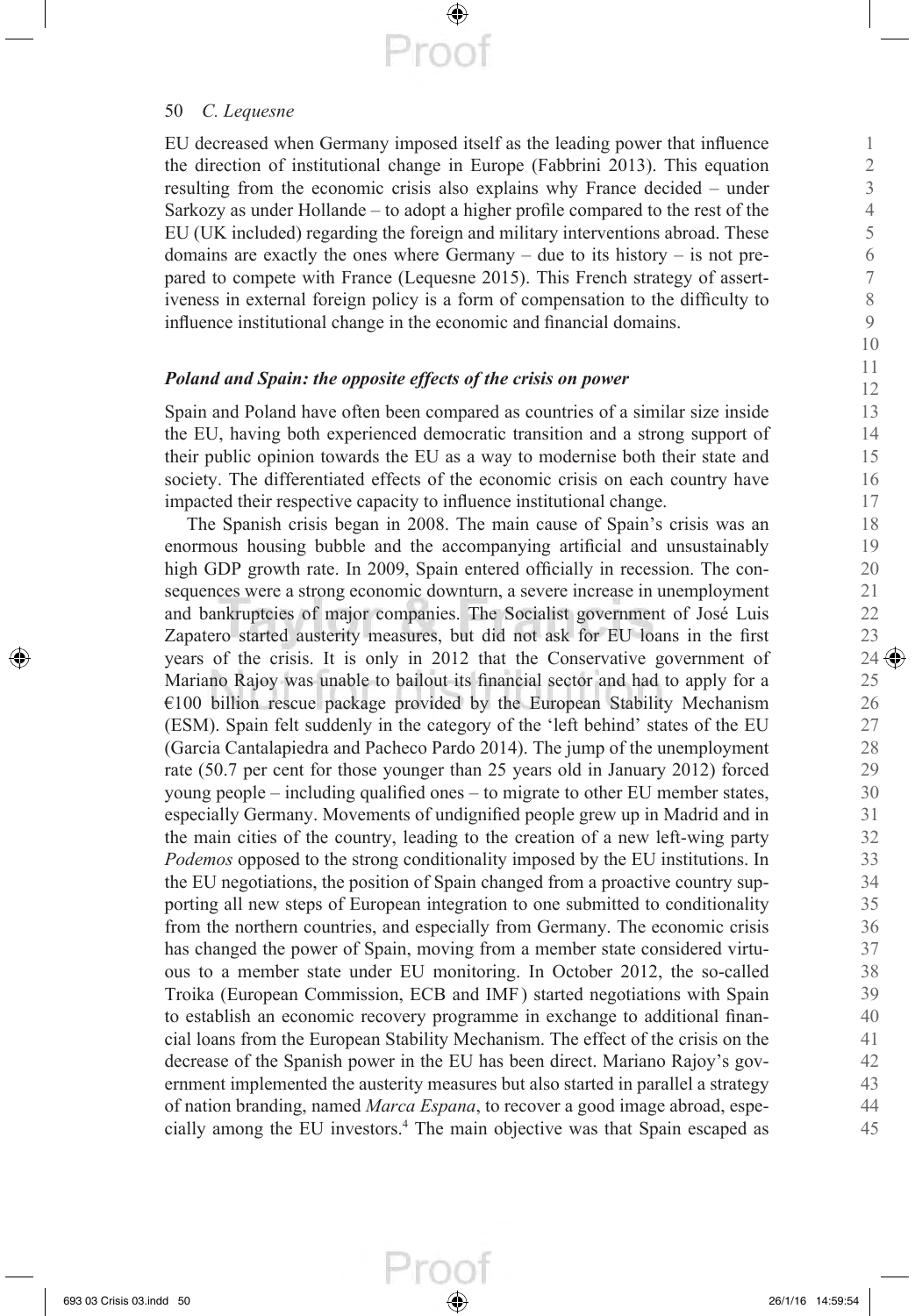soon as possible the group of 'thick economies' of the Eurozone to recover a leverage on the EU institutional change (Garcia Cantalapiedra and Pacheco Pardo 2014).

 $\bigoplus$ 

Proof

Contrary to Spain, Poland is one of the EU member states that have been the least impacted by the economic and financial crisis in the period 2008–2012. The reasons are both institutional and economic. The institutional factor is the nonparticipation of Poland to the Eurozone, despite the political commitment of the centre-right government of Donald Tusk to adopt the Euro (Pomorska and Vanhoonacker 2012). Keeping a capacity to play on the devaluation of the zloty was an advantage all over the economic crisis, despite the contradiction with the political objective to join the Eurozone. The economic factor is the cautiousness of the Polish banks vis-à-vis the purchase of toxic assets in the decade preceding the crisis. Contrary to other countries like Ireland, Greece or Spain, the Polish prudential rules were conservative enough to avoid major risks on the foreign financial markets.

The Polish government led by Prime Minister Tusk adopted during the crisis a position on institutional change close from the German one. The Civic Platform (PO), his party, understood that the support to the more powerful member state of the EU was a way to reach a main objective: being recognised as a 'big' member state. In terms of strategy, the discourse of Polish leaders played an instrumental role, especially during the Polish Presidency of 2011 where Poland suffered from being excluded from the Eurogroup negotiations (Lauenroth and von Ondarza 2014). The Polish minister of Foreign Affairs, Radoslaw Sikorski, did not hesitate to repeat publicly that in the face of the economic crisis, Poland was considering itself as 'North European' country, which meant in the camp of the 'responsible' Germany and other member states as the Netherlands and Finland (Jokela 2015). In a discourse in Berlin in November 2011, Sikorski asked for a further strengthening of institutional change in the EU, proposing a merger of the posts of the Presidents of the European Council and the European Commission. He even advocated the direct election of the President by the European demos. Warning that EU was standing at the brink of a disaster, he spoke strongly in favour of active power of its Western neighbour: 'I will probably be the first Polish foreign minister in history to say so, but here it is: I fear German power less than I am beginning to fear German inactivity'.<sup>5</sup> As Pomorska and Vanhoonacker rightly observe:

The speech was a clear expression of the Polish desire to be part of the European core and also an illustration of how Poland, since its accession in 2004, has increasingly been turning towards the EU rather than the United States, with Germany becoming its major partner.

(Pomorska and Vanhoonacker 2012: 78)

For Poland, the rapprochement with Germany during the economic and financial crisis was an instrument to increase its own power in the EU. This strategy has borne fruit as Poland started to be considered more not simply as a 'new'

Proot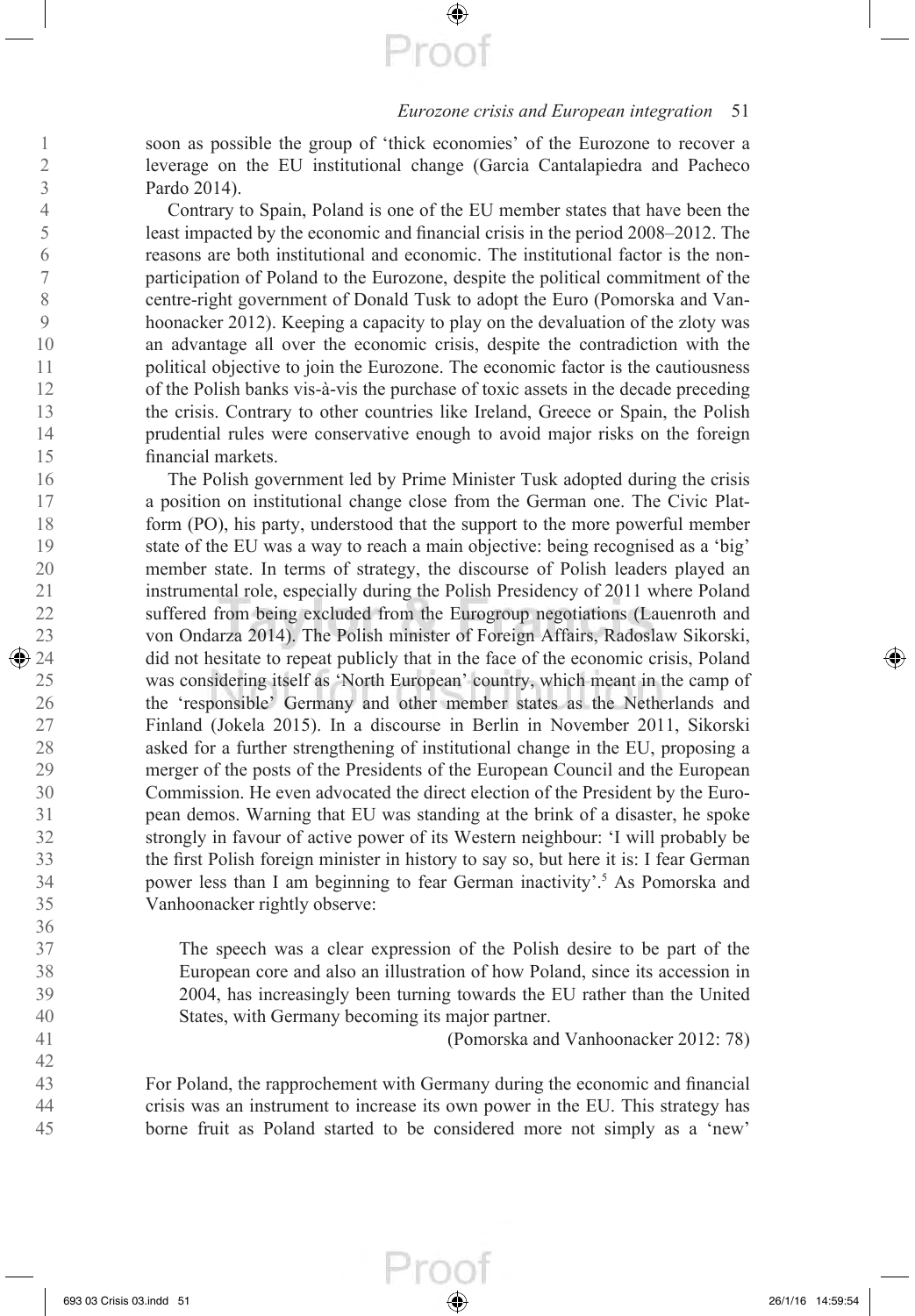

member state of Central Europe, but as a 'big' member state with a political ambition regarding institutional change. In the French *White book on Defence and National Security* published in 2013, Poland is mentioned as a worthy partner for a future European Defence Policy (Livre blanc sur la défense et la sécurité nationale, 2013). Former President Giscard d'Estaing published in 2014 a book where he suggested a new start for the Eurozone around a limited number of 12 states. The only Central and East European State included in Giscard's list was Poland (Giscard d'Estaing 2014: 127). The rapprochement with the 'earnest' Germany was the political mean that the Polish government used to consolidate this strategy of empowerment, expecting political dividends at the EU level (Kaminska 2014).

This comparative analysis is important to demonstrate how the member states remain main units to be taken into account in the analysis of institutional change in the EU. Understanding the EU polity requires the necessity to open the box of domestic politics and to do in parallel comparative politics (Bulmer and Lequesne 2013). More than ever, understanding institutional change in the EU requires an analysis of 'how problems in domestic preference formation have become standalone inputs into European integration process' (Bickerton *et al.* 2015). It imposes an interest not only for the negotiations taking place in Brussels but also in each member state.

 The economic and financial crisis is a good example of how the member states' polities influence their respective capacity to impose institutional change in the EU. Power arises both from a capacity to impose decisions in the intergovernmental game and to present a 'respectful image'. Analysing institutional density in regional integration as the degree to which regional institutions constrain member states in their domestic and international politics is clearly not enough. We must also admit that domestic politics constraints institutional change.

# *De novo* **institutions and the theory of new intergovernmentalism**

This section is not using the term intergovernmentalism to qualify a method but a theory. The economic and financial crisis has reactivated among EU scholars the project to elaborate 'grand theory' instead of concentrating exclusively on the 'less grandiose issues' of EU policies or EU governance (Bulmer 2015: 289). In this refreshing debate, Bickerton *et al.* bring a solid theoretical argument about what they call new intergovernmentalism defined as a way to explain the 'new phase in European integration' that represents the Post-Maastricht era (Bickerton *et al.* 2015: 3).

Bickerton *et al.* formulate six hypotheses, each of which is related to a particular aspect of the new intergovernmentalism:

1 Deliberation and consensus have become the guiding norms of day-to-day politics;

Proot

⊕

23 24 $\bigoplus$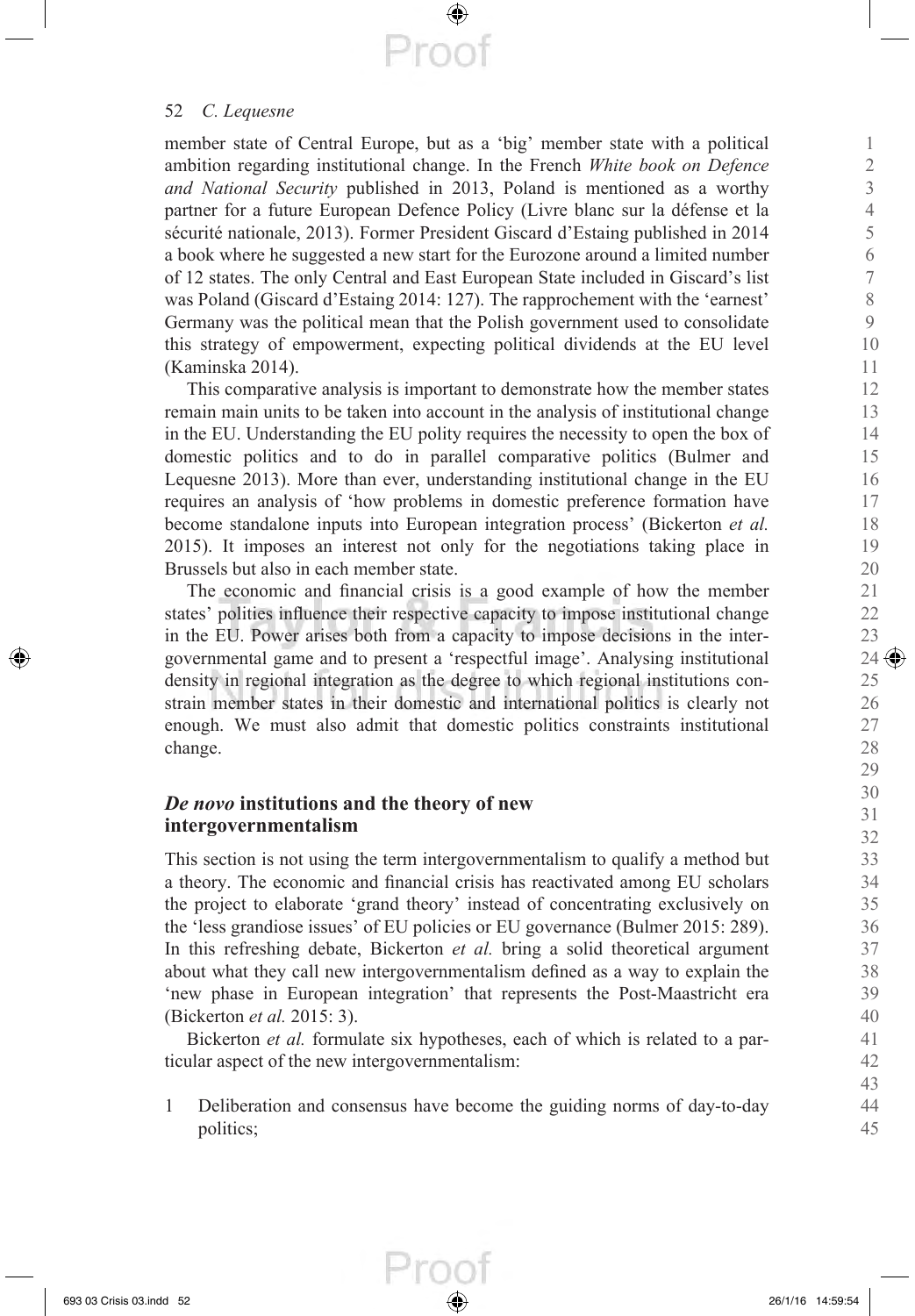- 2 Supranational institutions are not hard wired to seek ever-closer-union;
- 3 Where delegation occurs, governments and traditional supranational actors support the creation and empowerment of *de novo* institutions;

 $\bigoplus$ 

Proof

- 4 Problems in domestic preference formation have become standalone inputs into European integration process;
- 5 The differences between high and low politics have become blurred;
- 6 The EU is in a state of disequilibrium.

Not all six hypotheses have the same explanatory value, as further empirical studies shall demonstrate. Some critics of new intergovernmentalism have emerged in the literature, insisting that the theory is not very new compared to what Stanley Hoffmann and Andrew Moravcsik have analysed in the past under the label of intergovernmentalism or liberal intergovernmentalism (Schimmelfennig 2015a). I do not share this critic for one main reason: Hoffmann and Moravcsik's theories were mainly attempts to refute the influence of the Supranational Method and, then, the validity of neofunctionalism as a theory. With new institutionalism, we are not anymore in this binary opposition, as the theory is reconciling the power of the member states (linked to domestic politics argument) without denying the influence of the supranational method. It is an interesting attempt to theorise the balancing act between the Supranational Method and the Intergovernmental Method.

Schimmelfennig is right when he says that it is useful to take into account the 'policy characteristics' to theorise the balancing act (Schimmelfennig 2015b, 2). Let's take the Economic and Monetary Union (EMU) as an example. EMU is typically a policy resulting from the balancing act between the Supranational Method and the Intergovernmental Method. According to the Treaties, the monetary policy is 'supranationalised' with an independent central bank – the European Central Bank (ECB) – in charge of controlling inflation in the member states' economies. The main rationale behind this policy choice, responding to a strong German demand in the 1990s, was to disconnect the control of inflation from electoral politics (Fabbrini 2013). On the other hand, the macro-economic policies (the 'E' component of EMU) have remained a coordination between the member states using the Intergovernmental Method. Regarding EMU, the Treaty of Lisbon has confirmed the intergovernmental nature of the EU economic policy, in deciding, as Sergio Fabbrini writes, that these policies should be pursued through *soft law*, not *hard law*' (Fabbrini 2013: 1008).

The crisis of 2008–2012 has re-launched, among the EU leaders, a political debate about the *coherence* between a supranational monetary policy and intergovernmental macro-economic policies. It is here that new intergovernmentalism appears very relevant as a theory. The institutional change to move towards more macro-economic coherence has consisted for the member states in creating *de novo* intergovernmental bodies, but with clear links with the existing supranational institutions (Bickerton *et al.* 2015: 11). Three *de novo* institutions have been created by the EU states to respond to the crisis, using intergovernmental

Proof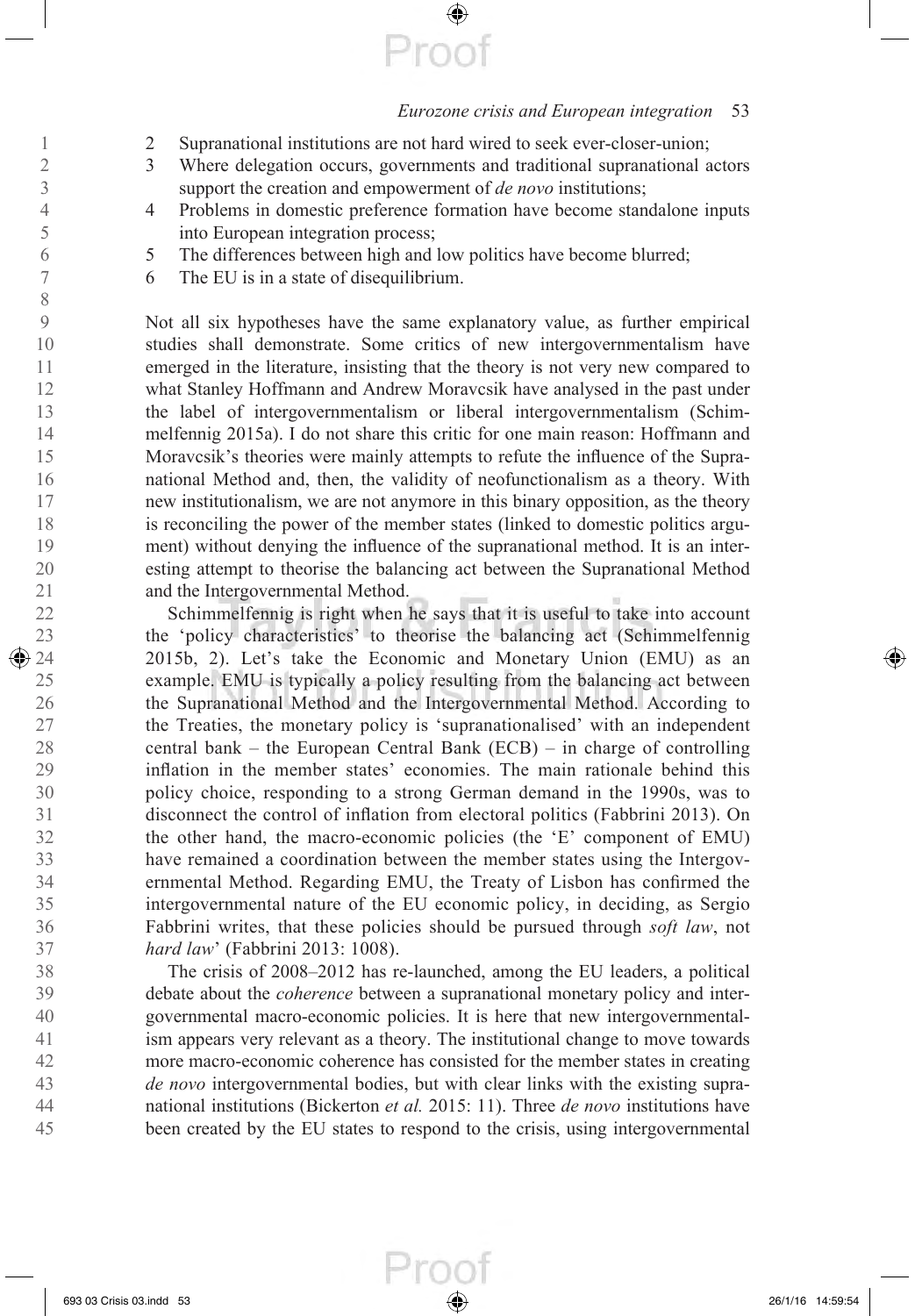agreements rather than a formal reform of the existing EU Treaties: the European Financial Stability Facility (EFSF) in 2010 to assist the member states that were unable to finance their public debt; the European Stability Mechanism (ESM), a permanent structure that replaced the EFSF in 2012; and finally the Fiscal Compact (formally the Treaty on Stability, coordination and governance in the European Union) signed by 25 member states in 2012 to impose fiscal discipline to the national budgets (Verdun 2015).

 $\bigoplus$ 

Proof

 New intergovernmentalism helps to explain the 'ambivalent relationship between *de novo* institutions' and existing supranational institutions provided by the EU Treaties (Bickerton *et al.* 2011: 11), reinforcing the logic of crossing, overlaps and hybridisation between the Intergovernmental Method and the Supranational Method. Let's take the example of the *Fiscal Compact* to understand this ambivalence. It is formally an intergovernmental treaty between 25 member states to make sure that the national budgets of the Eurozone members remain in balance or in surplus, but not in deficit (the so-called Golden Rule). The Golden Rule, resulting from a purely intergovernmental treaty, shall however work in accordance with join principles proposed by a supranational institution, the EU Commission. In the same vein, according to the *Fiscal Compact*, it is another supranational institution – the European Court of Justice – that can decide financial sanctions against member states that do not respect the Golden Rule (Treaty on Stability, Governance and Coordination 2012). By the way, the *Fiscal Compact* creates for the Court of Justice itself difficulties in the interpretation of EU law. In their Pringle case of 2012, the European judges stated that 'the general principle of effective judicial protection does not preclude the conclusion ... of an agreement such as the Treaty establishing the European stability mechanism' between a limited number of EU member states whose currency is the Euro.<sup>6</sup>

The positions of the Heads of State and Government, when they addressed the crisis also support the relevance of new intergovernmentalism as a theory. German Chancellor Merkel, for instance, made her institutional choice clear in the discourse she pronounced in November 2012 at the College of Europe in Bruges. She stated that time has not to be wasted anymore in debates about the benefits of the supranational or intergovernmental methods of integration. For her, the EU can establish intergovernmental frames that give responsibilities to the existing EU supranational institutions. This is what Chancellor Merkel calls the Union Method – in German *die Unionsmethode*.<sup>7</sup> President Sarkozy goes in the same direction when he said, in a speech in Toulon on 2 December 2011, that 'the reform of Europe is not a march towards supranationality ... The integration of Europe will go the intergovernmental way because Europe needs to make strategic political choices' (quoted in Fabbrini 2013: 1012). The positions of major EU leaders are useful to investigate more the causality of hybridisation between the Supranational Method and the Intergovernmental Method catched by new intergovernmentalism. Two causal factors can at least be identified. The first has to do with controversial domestic politics on the management of the Eurocrisis, which makes the

Proot

⊕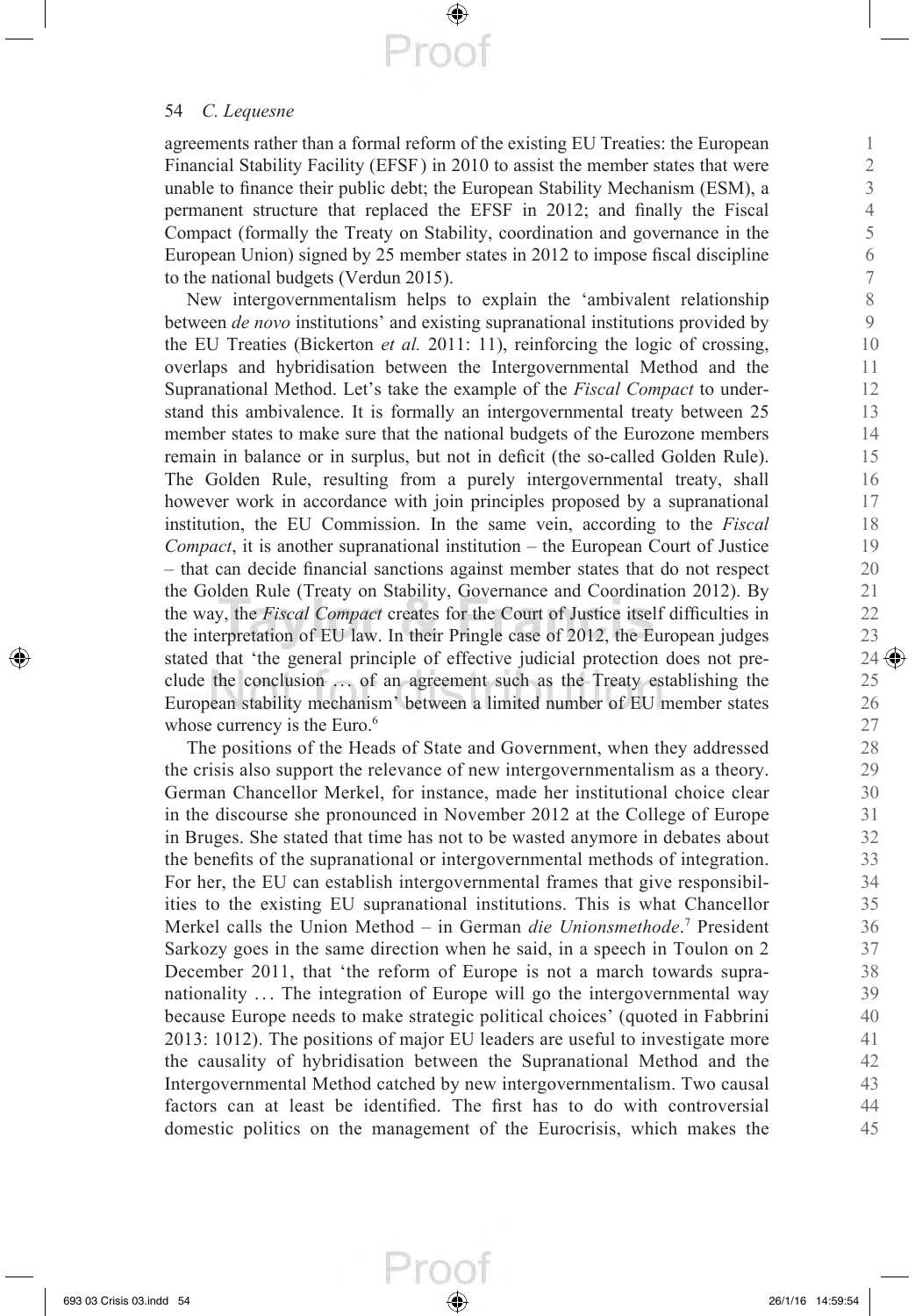empowerment of supranational institutions more difficult to present in terms of public justification and legitimacy. This is what we saw in Section 2, in particular about Germany. The second causal factor is the increased requirement, with the economic crisis, of differentiation in negotiation and implementation (Leuffen *et al.* 2012). Concerning negotiation first, only 19 EU member states on 28 are participating to the Eurozone and some of them (like the United Kingdom, Denmark and Sweden) are not interested in a full membership to EMU for reasons of domestic politics. It explains why the UK but also Czech Republic (which was governed by a Eurosceptic majority in 2012) were not interested to negotiate the *Fiscal Compact*. Having an intergovernmental treaty rather than reforming the existing treaties was the mean for the other member states to bypass the reluctance of Prague and London and to get, at the end, a decision (Fabbrini 2013). Regarding implementation, *de novo* institutions also offer some effectiveness to the member states that signed it. To take again the example of the *Fiscal Compact*, contrary to the EU treaties that require ratification of all member states according to their respective constitutional rules, the intergovernmental treaty can enter in force when 50 per cent of the signing member states have ratified it. This derogation to classic EU law shall be analysed as a guarantee for the member states to get effective decisions for the Eurozone.

 $\bigoplus$ 

Proof

The creation of *de novo* institutions in the EU to manage the economic and financial crisis demonstrates that EU theories have to avoid reducing the power relationships between member states and supranational institutions to a zero sum game. As Simon Bulmer wrote in a comment to an early draft of this chapter, theory is very often a 'matter of taste'.8 Considering the theoretical box, new intergovernmentalism seems to be the tastiest tool to explain the effects of the economic and financial crisis on institutional change.

# **Conclusion**

This book is about regional institutional change in periods of economic and financial crises. The EU offers an excellent case study to reflect on this phenomenon as it has experienced between 2009 and 2012 a lot of institutional changes resulting from a difficult economic and financial crisis. As a conclusion, I would like to come back on two questions that Saurugger and Terpan invite us to think about in this volume.

 The first is the power relations between the member states and the regional organisation in the different policy domains. A clear conclusion of this chapter is that member states matter and that the capacity of them to resist or, at the opposite, to be deeply affected by the economic and financial crisis has direct influence on their capacity to exercise power in the regional organisation. Germany, as a member state not only 'big' but also able to adapt its economic policies to the crisis influenced the search for solutions at the EU level and increase, by the way, its empowerment at the regional level. We must think more about the causality of what Saurugger and Terpan name institutional density

Proot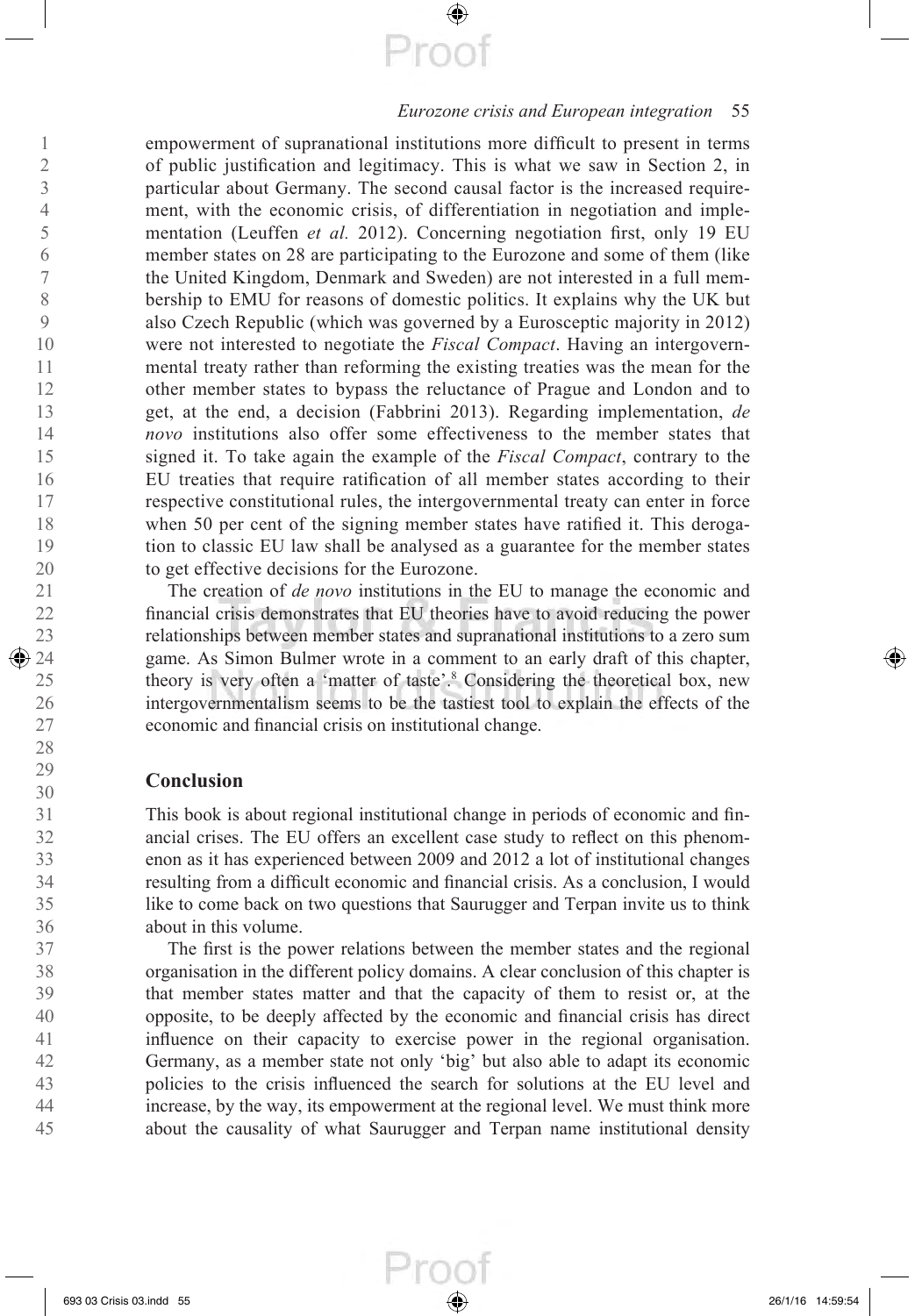when member states are concerned. Institutional density is not only the degree to which institutions created by regional organisations constraint member states, but also the degree to which domestic politics of the member states constraint regional organisations.

The second question raised by Saurugger and Terpan is the institutional change in the regional integration schemes themselves, both with regard to formal and informal institutions. The economic and financial crisis has confirmed a long-term trend in the building of the EU polity, which is a balancing act between supranational and intergovernmental methods of integration. In this regard, there is always a risk considering too much the relationship between crises and institutional changes in regional organisations as a break. The institutional response to the economic and financial crisis in the EU can only be understood if we replace the angular momentum in a long-term perspective. Crisis does not bring necessarily radical institutional changes but make more visible existing trends, as the balancing act between the Supranational Method and the Intergovernmental Method.

 Finally, the economic and financial crisis had an impact on the theoretical debate about regional integration. Regarding the EU, forces EU studies to consider more seriously the EU as a polity and not only a governance or a policy regime, and to reassess the theoretical toolbox. New intergovernmentalism, as developed by Bickerton *et al*., fits particularly well with the institutional changes during the crisis. It invites the scholar to escape the theoretical trap consisting in searching a theory to validate either the superiority of the Supranational Method or the superiority of the Intergovernmental Method. New intergovernmentalism (as a theory and not a method) offers a good perspective to reflect on the balancing act between the Supranational Method and the Intergovernmental that characterises the EU polity during the crisis and more generally in the long-term perspective.

# **Notes**

 $\langle \spadesuit \rangle$ 

- 1 I would like to thank Simon Bulmer (University of Sheffield), Sergio Fabbrini (University LUISS Rome) and Sabine Saurugger (Sciences Po Grenoble) for their useful comments on the earlier version of the chapter.
- 2 Czech Republic finally signed the Fiscal Compact in May 2014 after a change of government and majority in Prague.
- 3 According to article 3 of the Treaty on the Functioning of the European Union, the exclusive competences of the EU concern the following and limited policy issues: customs union; the establishing of the competition rules necessary for the functioning of the internal market; monetary policy for the member states whose currency is the euro; the conservation of marine biological resources under the common fisheries policy; the common commercial policy.
- 4 www.marcaespana.es.
- 5 To read Sikorski's discourse in Berlin on 28 November 2011, see www.mfa.gov.pl/ resource/33ce6061-ec12-4da1-a145-01e2995c6302:JCR.
- 6 Pringle Case C-370–12, European Court of Justice, 27 November 2012.
- 7 Merkel kritisiert EU Parlament und Kommission, *Euractiv*, 2 November 2010.

Proot

8 Simon Bulmer's comment, email to the author, 18 May 2015.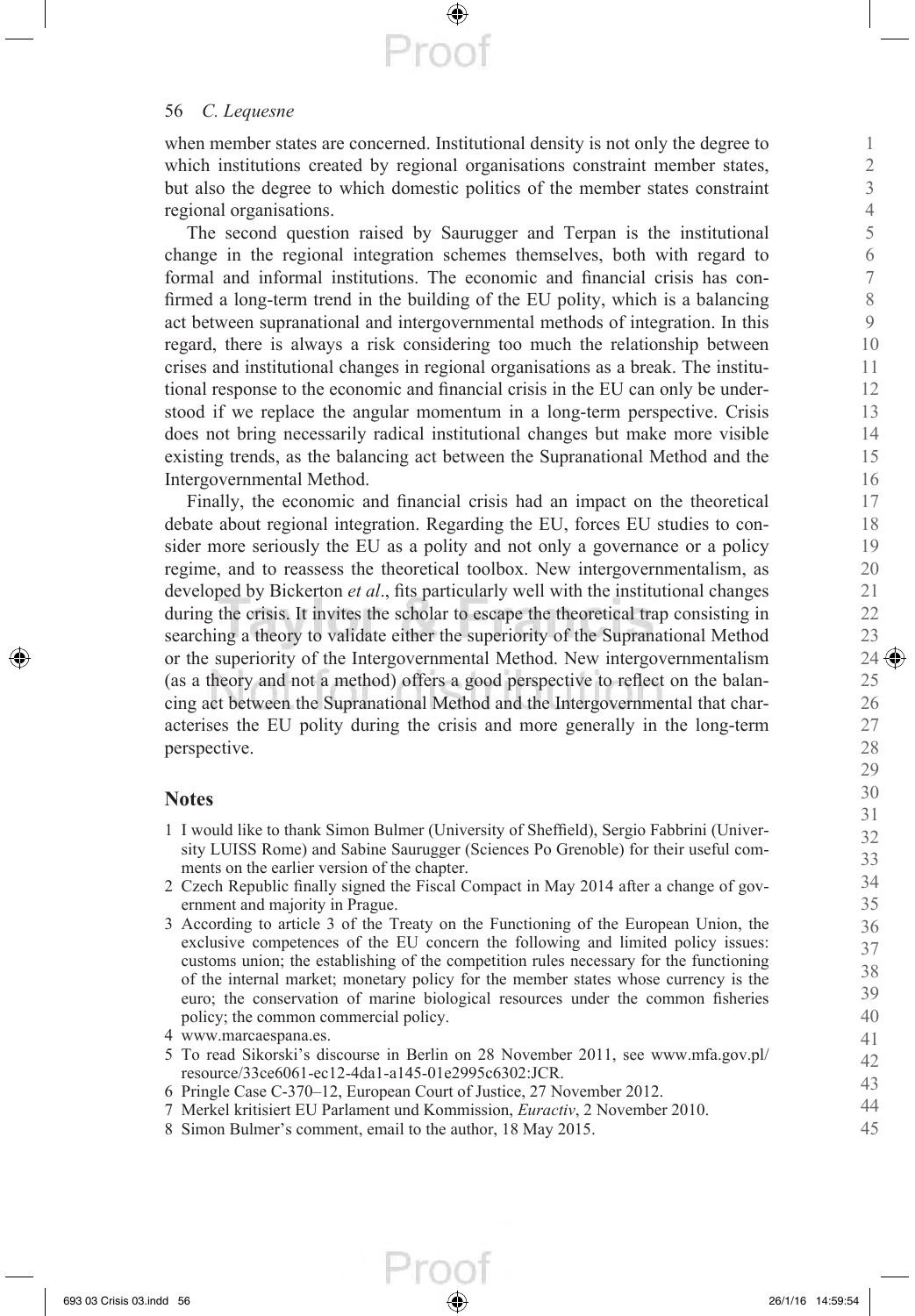#### **References**

Algan, Yann, Cahuc, Pierre and Zyberberg, André (2009). *La fabrique de la défiance, et comment s'en sortir?* Paris: Albin Michel.

 $\bigoplus$ 

Proof

- Auel, Katrin and Höing, Olivier (2014). Parliaments in the Euro-Crisis: Can the Losers of Integration still Fight Back? *Journal of Common Market Studies*, 52/6, 1184–1193.
- Bickerton, Christopher, Hodson, Dermot and Puetter, Uwe (2015). The New Intergovernmentalism: European Integration in the Post-Maastricht Era. *Journal of Common Market Studies*. Early View (journal website), 1–20.
- Bremberg, Niklas (2015). The European Union as Security Community-Building Institution: Venues, Networks and Cooperative Security Practices. *Journal of Common Market Studies*, 53/3, 674–692.
- Bulmer, Simon (2009). Politics in Time meets the politics of time: historical institutionalism and the EU timescape. *Journal of European Public Policy*, 16/2, 307–324.
- Bulmer, Simon (2014). Germany and the Eurozone Crisis: Between Hegemony and Domestic Politics. *West European Politics*, 37/6, 1244–1263.
- Bulmer, Simon (forthcoming). Understanding the New Intergovernmentalism. Pre- and Post-Masstricht EU Studies. In Bickerton, Christopher, Hodson, Dermot and Puetter, Uwe (eds.). *The New Intergovernmentalism: States and Supranational Actors in the Post Maastricht Era*. Oxford: Oxford University Press, 290–301.
- Bulmer, Simon and Lequesne, Christian (eds.) (2013). *The member states of the European Union*. Oxford: Oxford University Press.
- Bulmer, Simon and Paterson, William (2013). Germany as the Reluctant Hegemon? Of Economic Strength and Political Constraints. *Journal of European Public Policy*, 20/10, 1387–1405. P. U . . . . .
- Burgess, Michael (2006). *Comparative Federalism: theory and practice*. London: Routledge.
- Dehousse, Renaud (ed.) (2011). *The Community Method: obstinate or obsolete?* Basingstoke: Palgrave Macmillan.
- Fabbrini, Sergio (2013). Intergovernmentalism and Its Limits: Assessing the European Union's Answer to Euro Crisis. *Comparative Political Studies*, 46/9, 1003–1029.
- Foster, Nigel (2014). *EU Law*. Oxford: Oxford University Press.
- Garbagnati-Kebel, Maria-Gisela (2006). The jurisdiction of the European Court of Justice in respect of the CFSP. *The International and Comparative Law Quarterly*, 55/1, 77–120.
- Garcia Cantalapiedra, David and Pacheco Pardo, Ramon (eds.) (2014). *Contemporary Spanish Foreign Policy*. Abingdon: Routledge.
- Giscard d'Estaing, Valéry (2014). *Europa. La dernière chance de l'Europe*. Paris: XOEditions.
- Goetz, Klaus and Meyer-Sahling, Jan-Hinrik (2009). Political Time in the EU: dimensions, perspectives and theories. *Journal of European Public Policy*, 16/2, 180–201.
- Hall, Peter (2012). The Economics and Politics of the Euro Crisis. *German Politics*, 21/4, 355–371.
- Hayes Renshaw, Fiona and Wallace, Helen (2006). *The Council of ministers*. Basingstoke: Palgrave Macmillan.
- Hoffman, Stanley (1966). Obstinate or obsolete? The Fate of the Nation-State and the Case of Western Europe. *Daedalus*, 95/3, 862–915.
- Hooge, Liesbet and Marks, Gary (2001). *Multilevel Governance and European Integration*. Lanham: Rowman & Littlefield.

Proof

Jobert, Bruno (ed.) (1994). *Le tournant néolibéral en Europe: idées et recettes dans les pratiques gouvernementales*. Paris: L'Harmattan.

⊕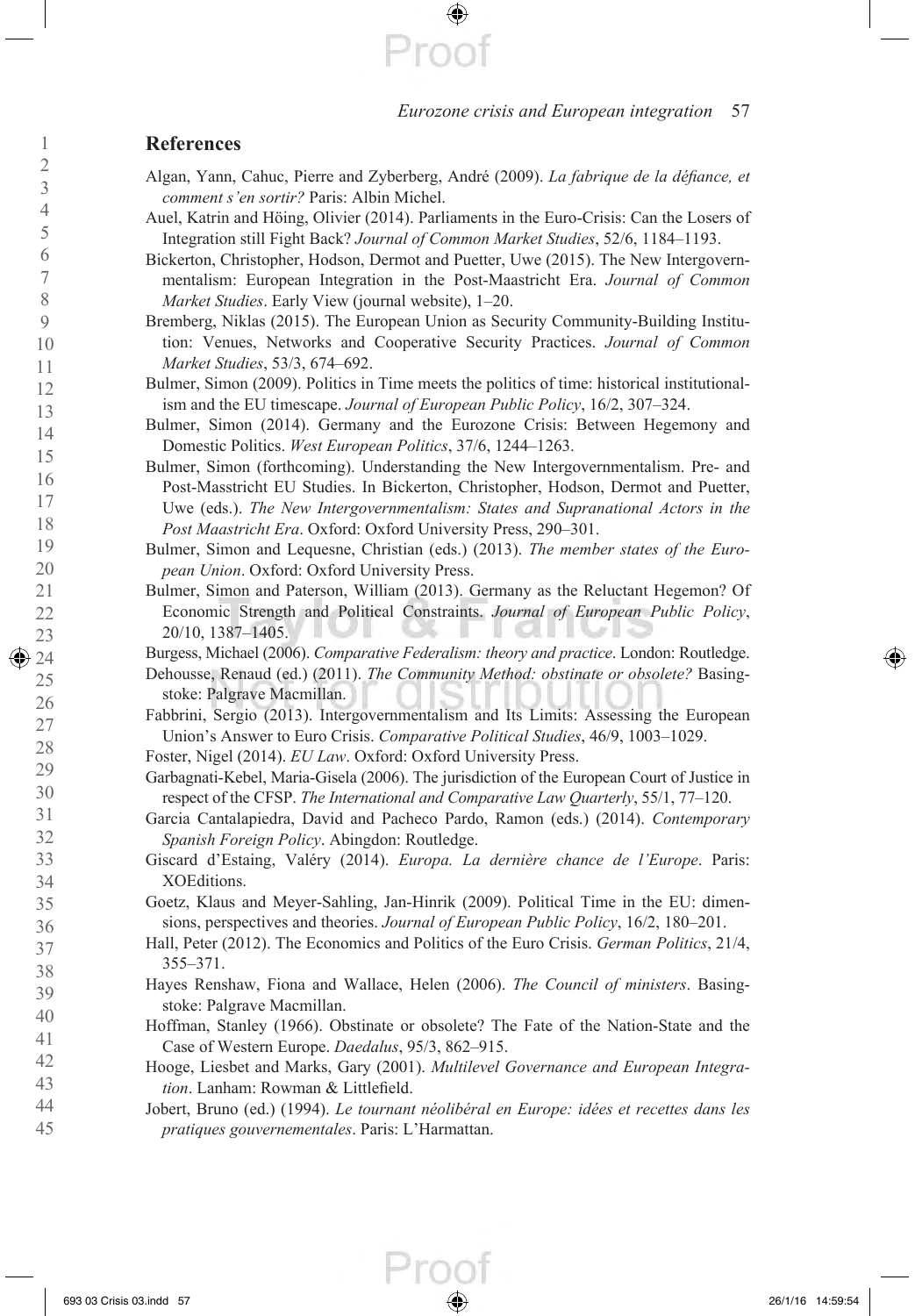Jokala, Juha (2015). Finland and the Eurozone Crisis. In Swedish Institute for European Policy Studies, *Same, same but different. The Nordic EU Member States during the Crisis*. Stockholm: SIEPS, 26–49.

 $\bigoplus$ 

Proof

- Jones, Erik (2014). *The Year the European Crisis ended*. Basingstoke: Palgrave Macmillan.
- Kaminska, Joana (2014)*. Poland and EU Enlargement. Foreign Policy in Transformation*. Basingstoke, Macmillan.
- Kassim, Hussein (2013). *The EU Commission in the twenty-first century*. Oxford: Oxford University Press.
- Krasner, Stephen D. (1983). *International Regimes*. Ithaca: Cornell University Press.
- Krotz, Ulrich and Schild, Joachim (2013). *Shaping Europe; France, Germany and Embedded Bilateralism from the Elysée Treaty to Twenty-First Century*. Oxford: Oxford University Press.
- Kundnani, Hans (2014). *The Paradox of German Power*. London: Hurst.
- Lauenroth, Anne and von Ondarza, Nicolai (2014). Playing the service provider, gaining in trust. Institutional Aspects of the Polish Council Presidency. In Karolewski, Ireneusz Pawel, Mehlhausen, Thomas and Sus, Monika (eds.). *Poland's EU Council Presidency. Navigating Europe through Stormy Waters*. Baden Baden: Nomos, 43–66.
- Lequesne, Christian (2013). A New Socialist President in the Elysée: Continuity and Change in French EU Politics. *Journal of Common Market Studies*, 51, Annual Review, 1–13.
- Lequesne, Christian (2014). La politique extérieure de François Hollande: entre interventionnisme libéral et nécessité européenne. *Sciences Po Grenoble Working Paper*, 23.
- Lequesne, Christian (2015). L'Allemagne et la puissance. *Revue d'Allemagne et des Pays de Langue Allemande*, 47/1, 5–13.
- Leuffen, Dirk, Rittberger, Berthold and Schimmelfennig, Frank (2012). *Differentiated Europe. Explaining Variations in the European Union*. Basingstoke: Palgrave Macmillan.
- Linn, Matthew (2012). Gamble on ECB but only with money you can lose. *Market Watch*, 5 September.
- Livre Blanc sur la Sécurité et la Défense Nationale (2013). French Ministry of Defence. Accessed 29 June 2015. http://fr.calameo.com/read/000331627d6f04ea4fe0e.
- Meeusen, Johan (2013). *Judging Europe's judges: the legitimacy of the European Court of Justice*. Oxford: Bloomsbury.
- Naurin, Daniel and Wallace, Helen (eds.) (2008). *Unveiling the Council of the European Union: games governments play in Brussels*. Basingstoke: Palgrave Macmillan.
- Paterson, William (2011). The Reluctant Hegemon? Germany Moves Centre Stage in the European Union. *Journal of Common Market Studies*, 39, Annual Review, 57–75.
- Pittela, Gianni, Vidal-Quadras, Alejo and Papastamkos, Georgios (2014). *Activity Report on Codecision and Conciliation 14 July 2009*–*30 June 2014*, Brussels, European Parliament, DV\1031024EN.doc.
- Pollack, Mark (2002). *The engines of European integration: delegation, agency and agenda setting in the European Union*. Oxford: Oxford University Press.
- Pomorska, Karolina and Vanhoonacker, Sophie (2012). Poland in the Driving Seat: A Mature Presidency in Turbulent Times. *Journal of Common Market Studies*, 50, Annual Review, 76–84.
- Puetter, Uwe (2006). *The Eurogroup: how a selective circle of finance ministers shape European economic governance*. Manchester: Manchester University Press.
- Quermonne, Jean-Louis (2008)*. L'Union européenne et le temps long*. Paris: Presses de Sciences Po.

'root

Ringe, Niels (2010). *Who decides and how? Preferences, uncertainty and policy choice in the European Parliament*. New York: Oxford University Press.

 $\langle \spadesuit \rangle$ 

23 24 $\bigoplus$